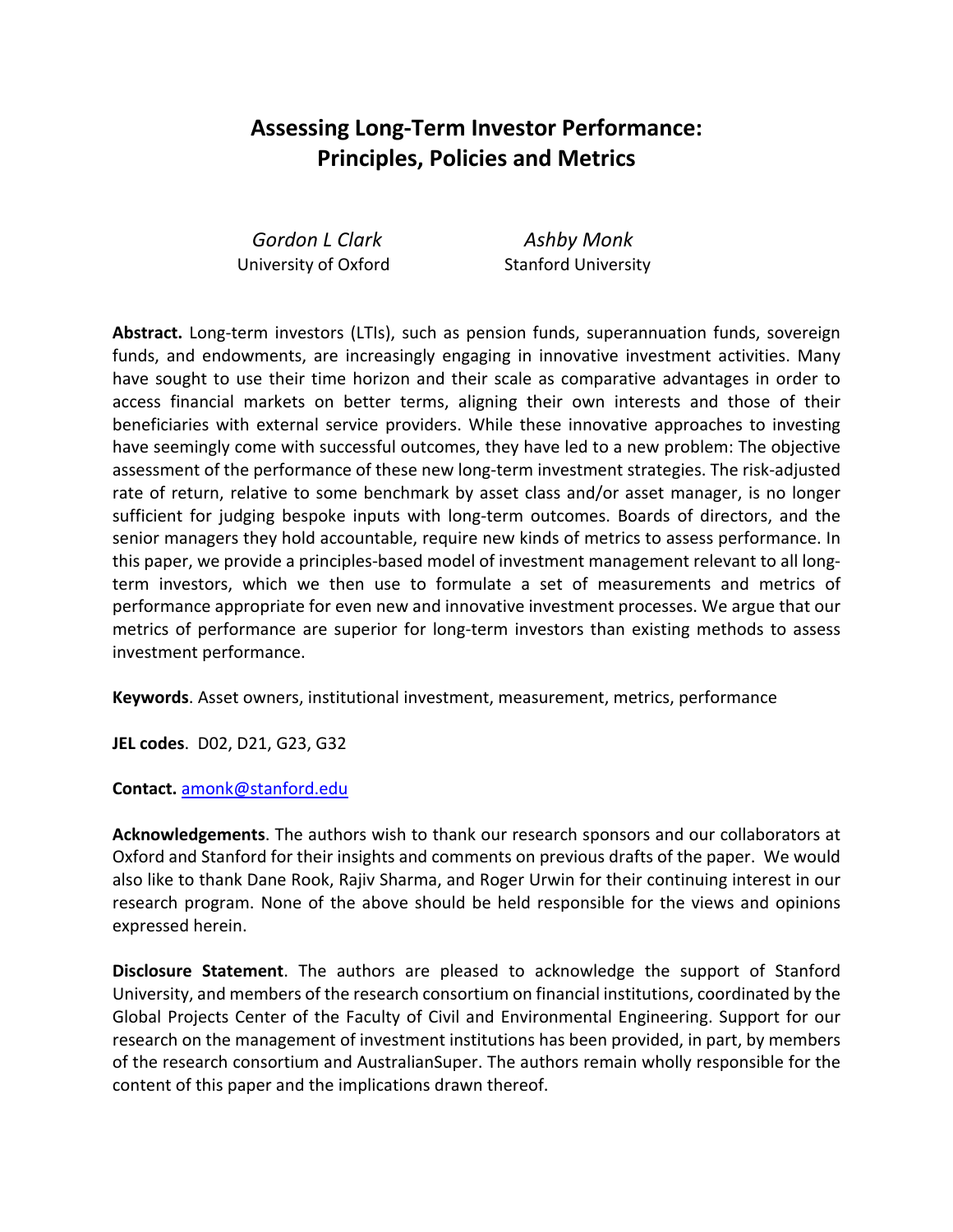#### **INTRODUCTION**

In recent years, the global community of long-term investors (LTIs), which we define to include pension funds, superannuation funds, sovereign wealth funds, endowments, foundations, family offices and insurance companies, has come to acknowledge the relatively high cost of financial intermediation and the pervasive misalignment of incentives in external asset management (Ambatchtsheer, 2017; Monk and Sharma, 2018). As a result, LTIs have sought to take greater responsibility for the production of their investment returns (Clark and Monk, 2017), which manifest either as reduction of funds' reliance on external asset managers or, for those unable to internalize investment management, as a decline in reliance upon consultants and external agents (see Arjaliès et al., 2017). Whatever their specific circumstances, LTIs globally are trying to innovate and change in order to: reduce principal-agent costs; minimize the erosion of returns from the fees paid to external managers; and improve the alignment of interests between those investing capital and those reliant upon capital accumulation (Monk et al., 2017). LTIs are increasingly using or even changing their governance, culture and technology in order to improve the inputs that ultimately produce investment returns, namely capital, people, process and information.

Changing the manner in which LTIs access markets and produce returns may create better outcomes, thanks to a more aligned and often shorter chain of financial intermediaries, but it also creates a series of new challenges. For example, it is increasingly difficult to capture or quantify the underlying drivers of performance of these new and innovative capabilities. In part, this is due to the fact that LTIs are often quite different, one from the other. Even within the same type of institution (pension fund, endowment, foundation etc.), jurisdiction (Canada, Netherlands, Australia etc.) and time horizon (distant commitments and/or investment in perpetuity), it can be very difficult to identify useful peers or direct comparatorsto judge a fund's performance. Moreover, absolute return benchmarks are problematic, as they introduce the problem of defining a time horizon over which an organization should be judged. As such, boards of directors, and the senior managers they hold accountable, require new metrics to accurately and objectively assess the performance of these new strategies.

Here, then, our objective is to identify investment measurements and metrics that allow for the communication of useful insights about organizational and investment performance to Boards and senior managers. By way of definition, a measurement is some observable 'fact' at a given point in time, while a metric is that fact put into some broader context. That is, measurements are data, while metrics are information. Metrics rely on measurement, just as information relies on data. As such, there is a hierarchy of insight that begins with data and matures into information as investments are 'contextualized'. And when the information collected is robust, with multiple instances, such that it can be transposed across contexts and put into action, it becomes 'knowledge' (van Gelderen and Monk, 2016; Rook and Monk, 2018). In effect, data and information, as expressed in measurement and metrics, are the building blocks for knowledge and thus informed decision-making (Clark, 2018a). This hierarchy of insight suggests investors require timely and accurate data (measures of performance) in order to create relevant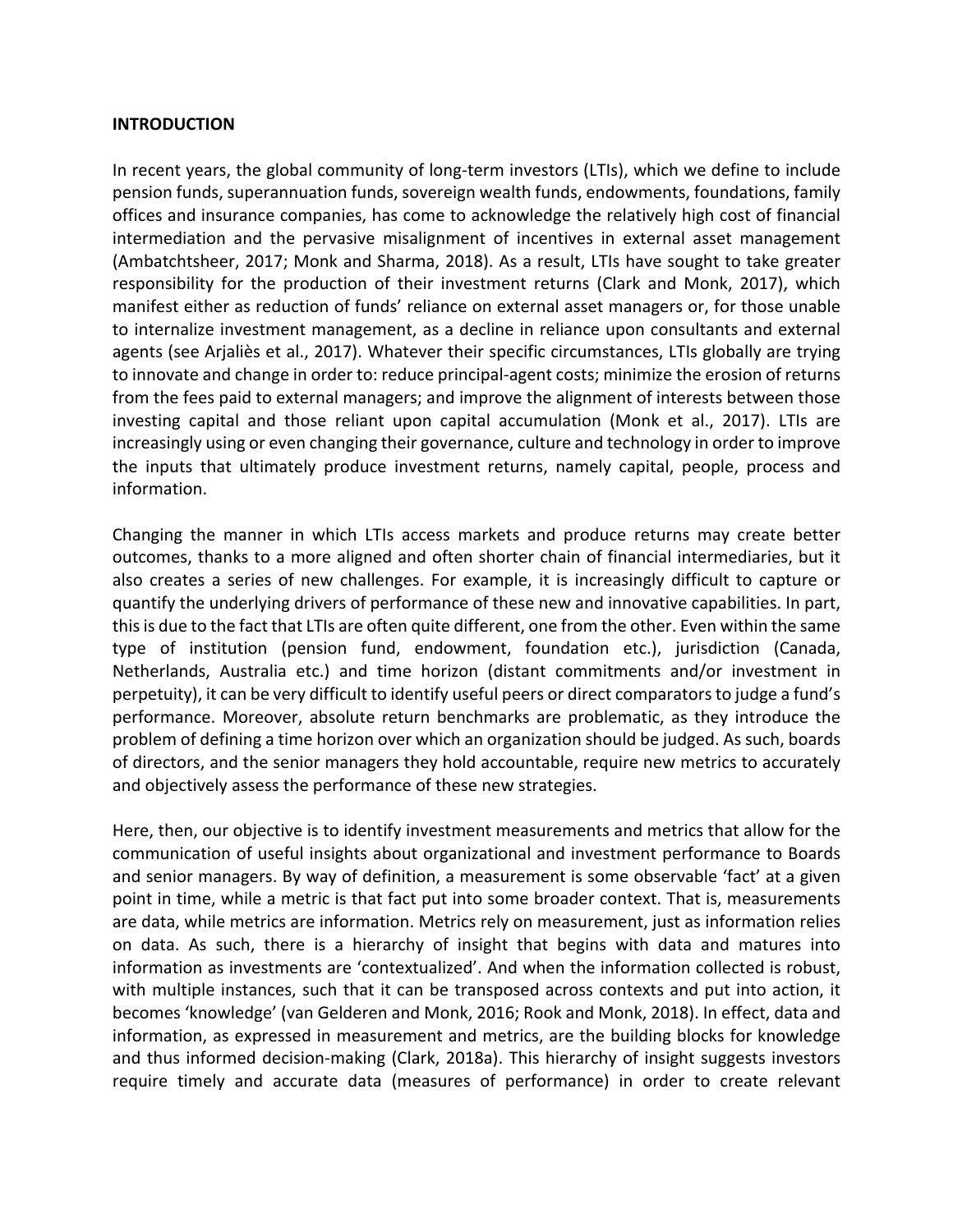information (metrics) that can, in turn, be utilized by decision-makers in order to make strategic choices vis-à-vis their long-term objectives (knowledge).

In order to facilitate our conception of new metrics of performance, this paper first provides a framework for conceptualizing LTIs' operating models, one that is appropriate to the globally diverse community of asset owners. In some ways, this model is the most important contribution of this paper, as it offers a universal conceptualization of investment organizations. Indeed, we describe the inputs that LTIs typically utilize in order to achieve their (various) desired outputs, as well as the environmental enablers that allow investors to augment those inputs and how they are combined. We then offer measurements and metrics to assess the effectiveness of the defined inputs and enablers at generating the desired outputs. Inevitably, this means that we reduce a complex set of inputs apparent in the world at large to a standard production function. But with this simple model of production, we can set out quantitative ways of measuring investment activities, inputs and outputs, and offer metrics of management that are specifically useful to LTIs.

This paper draws upon work with industry colleagues on, and research about, investment performance. This project also draws on academic and consulting research, which we augmented with a set of 20 case studies specifically focused on how LTIs use metrics to measure success. These case studies came from North America, Europe, and Asia-Pacific, all of which agreed to participate on conditions of anonymity and non-attribution. Key investment professionals in these organizations were interviewed in depth, sustained by close-dialogue and ethnographic methodologies (Clark, 1998). We focused on how these organizations defined success, how they measure it, and how they assess performance with respect to their ultimate goals. In addition, we reviewed the current literature on the design of metrics and performance benchmarks across the social sciences, along with recent research on how the measurement of inputs and outputs affects performance (see Muller, 2017).

The objective of this paper is to contribute to the long-run performance of LTIs by introducing metrics of performance that can help LTIs assess their new and revamped investment capabilities and resources. The paper proceeds as follows: Immediately below, we offer a set of definitions, considerations and prescriptions for choosing performance metrics. This is followed with our simplified model of institutional investment for LTIs, which we conceptualize as an irreducible formula in order to allow for the selection of metrics relevant to all types of LTIs (whatever their type, jurisdiction, or purpose). The penultimate section of the paper expands the model to consider the inputs and outputs that offer potential sources of measurement as well introducing specific metrics. In the final section of the paper, we draw implications and conclusions for investment management in theory and practice.

#### **COMPARATIVE ADVANTAGES AND PERFORMANCE METRICS**

Care must be taken in selecting measurements and associated metrics of performance, as the evidence suggests that these data and information can profoundly affect organizational behavior.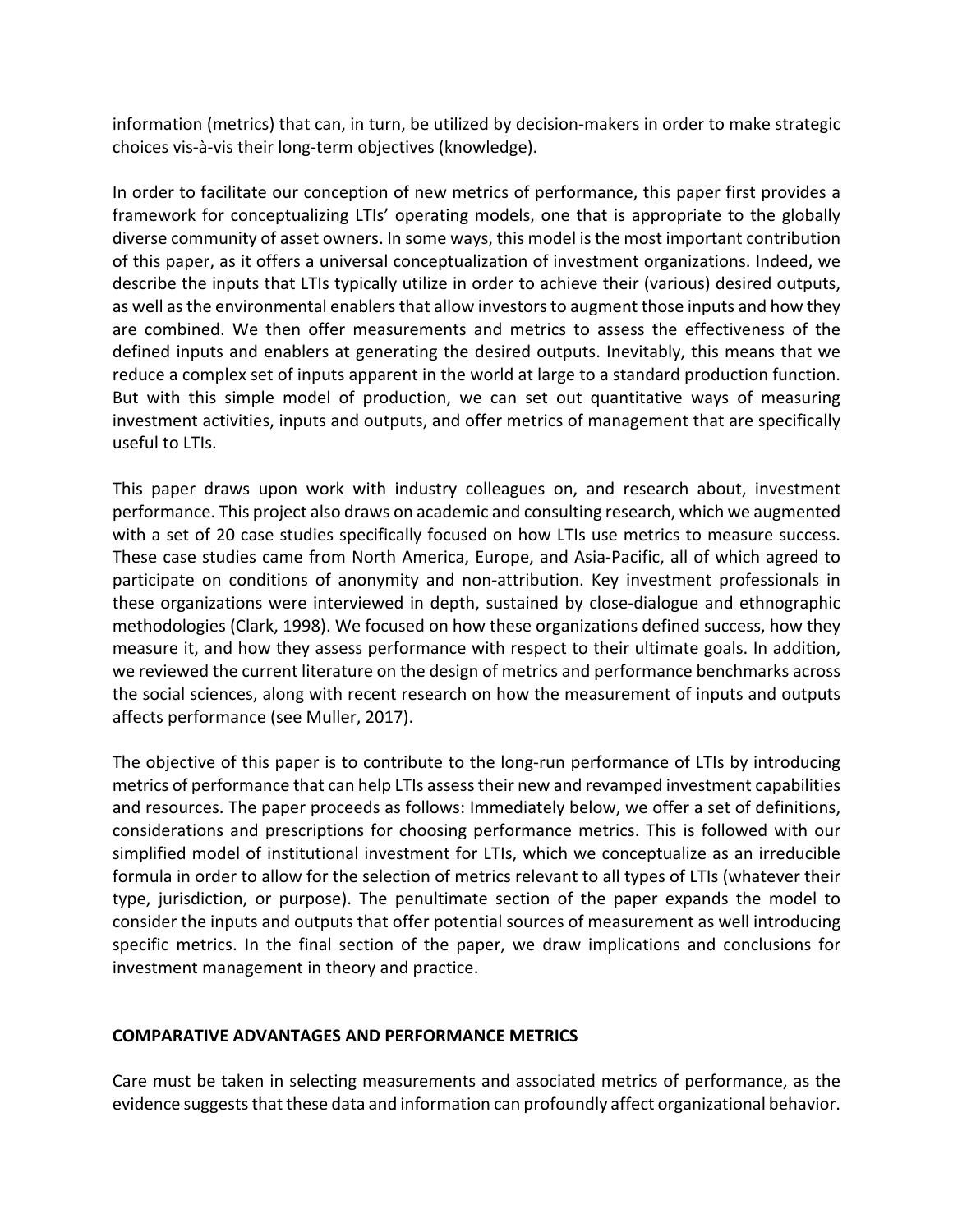The academic and related business literature has shown that organizations and managers prioritize that which can be quantifiably measured, with considerable significance assigned by managers to those measurements (Lowenstein, 1996). Whereas this may well aid effective decision-making, especially in organizations that hitherto have failed to articulate measurements and metrics of performance, there is also evidence that ineffective or inconsistent metrics can adversely affect organizational performance, whatever the industry and/or type of organization.

For the purposes of this paper, the metrics proposed are chosen so as to enhance the advantages of LTIs over third-party service providers and specifically for-profit asset managers. These advantages include:

- Time Horizon: a long-term time horizon key comparative advantage that asset owner investors have over market-based asset managers. As this implies, the metrics selected should not directly or indirectly push LTIs into a short-term posture or force them to give up their long-term horizons. Here, a balance must be struck between the choice of metrics and the fact that these types of heuristics can drive organizations to divert resources to meet short-term milestones at the expense of their ultimate goals. A useful metric should thus reveal the direction of travel (towards or away from a goal or objective) rather than signal that a goal or set of goals have been achieved outright (once and for all). This is consistent with the underlying purposes of many LTIs but is often inconsistent with the purpose of many asset managers. That is, typically, the latter are focused on the maximization of short-term profits.
- Idiosyncratic Advantages: chosen metrics should not diminish investors' ability to cultivate their own unique comparative advantages. With insourcing and re-intermediation, LTIs may develop entirely new and idiosyncratic capabilities and resources that reflect, in part, their origins and distinctive goals and objectives. These developments could affect not only LTIs' investment strategies and their implementation but also their place in the market for investment opportunities. As a result, the measures and metrics chosen by an LTI need to be sensitive to their unique circumstances and discount the temptation to default to common practice. In many cases, institutional investors are too focused on what each other is doing. While valuable for benchmarking purposes, for asset owners to succeed they must cultivate their own comparative advantage (as is the case in many industries marked by innovation; see Gertler, 2003).
- Organizational Ambidexterity: given their time horizons, LTIs need to cultivate organizational innovation and dexterity to be effective; they must avoid becoming imprisoned by the past and learn to adapt to changing markets and the global economy (Lo 2012). As such, measures and metrics also need to be adaptive and focus upon the ultimate goal of the organization, not just short-term performance or efficiency. Too often, LTIs prioritize internal costefficiency, ignoring the unintended consequences of such an approach in terms of discounting or restricting the pace of innovation. In previous research, it has been shown that short-term efficiency and long-term innovation are difficult to reconcile in any organization and especially in those investment organizations that are simultaneously short-term and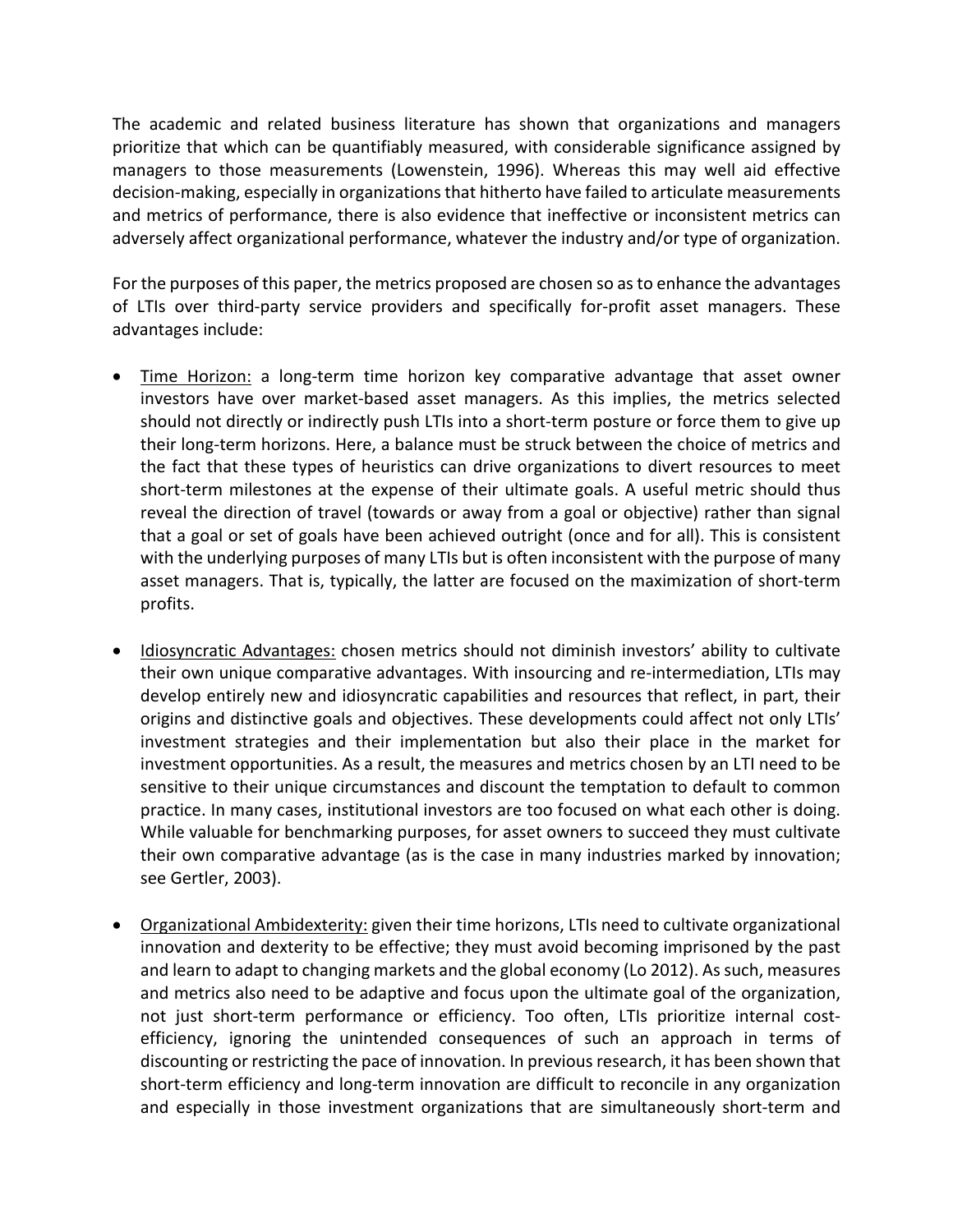long-term oriented (Clark and Monk, 2017). As such, chosen metrics must ensure a balance between efficiency and the never-ending imperative for investment innovation.

In short, effective metrics add value if chosen to enhance these three key advantages of longterm investors. Ineffective metrics, on the other hand, hamper the performance of any organization, its component parts, and the commitment of its professionals to innovation.

To summarize our research, the research in the relevant disciplines, as well as the particularities of the investment management industry (see Kaplan and Norton, 1996; Blake and Timmerman, 2002), there are five 'golden rules' for designing and implementing metrics in investment management:

- Effective metrics are *consistent* (not in conflict) across the organization, such that the performance of the entire organization can be understood through the sum of its parts. Ineffective metrics are inconsistent, being in conflict with other parts of the organization or indeed in conflict with the stated goals of the organization.
- Effective metrics are *function- and/or task-relevant*, being framed with respect to organizations' goals and objectives and its constituent functions. Ineffective metrics lack specificity, neither empowering the organization nor its departments.
- Effective metrics are *parsimonious and transparent*, erring on the side of simplicity and clarity such that debate over their applicability, meaning and relevance is minimized. Ineffective metrics are overly complex and require interpretation both by those that perform against the metrics and by those that interpret their objective added-value.
- Effective metrics are *mutually exclusive and collectively exhaustive (MECE)*, being focused upon key activities and resources such that overlaps are minimized and responsibilities reinforced. Ineffective metrics confuse rather than motivate, pulling in different directions rather than ensuring focus and accountability.
- Effective metrics are *flexible and/or adaptive* given market risk and uncertainty. That is, there is a process whereby metrics are adapted and revised in relation to investment experience. Ineffective metrics imprison organizations in past imperatives and missed opportunities.

Overall, effective metrics are consistent with the interests of those that directly benefit from the performance of long-term investment organizations, including beneficiaries, stakeholders, and regulators. Ineffective metrics do not connect functional or task-specific activities to the overarching purpose of the organization, such over-prioritizing investment performance rather than focusing on funding levels.

## **A SIMPLE MODEL OF INSTITUTIONAL INVESTMENT**

Choosing measurements and metrics requires *a priori* identification of the inputs that drive investment performance. In theory, we can conceptualize LTIs in terms of their investment return production functions, with inputs driving outputs (goals and objectives). The quality of inputs,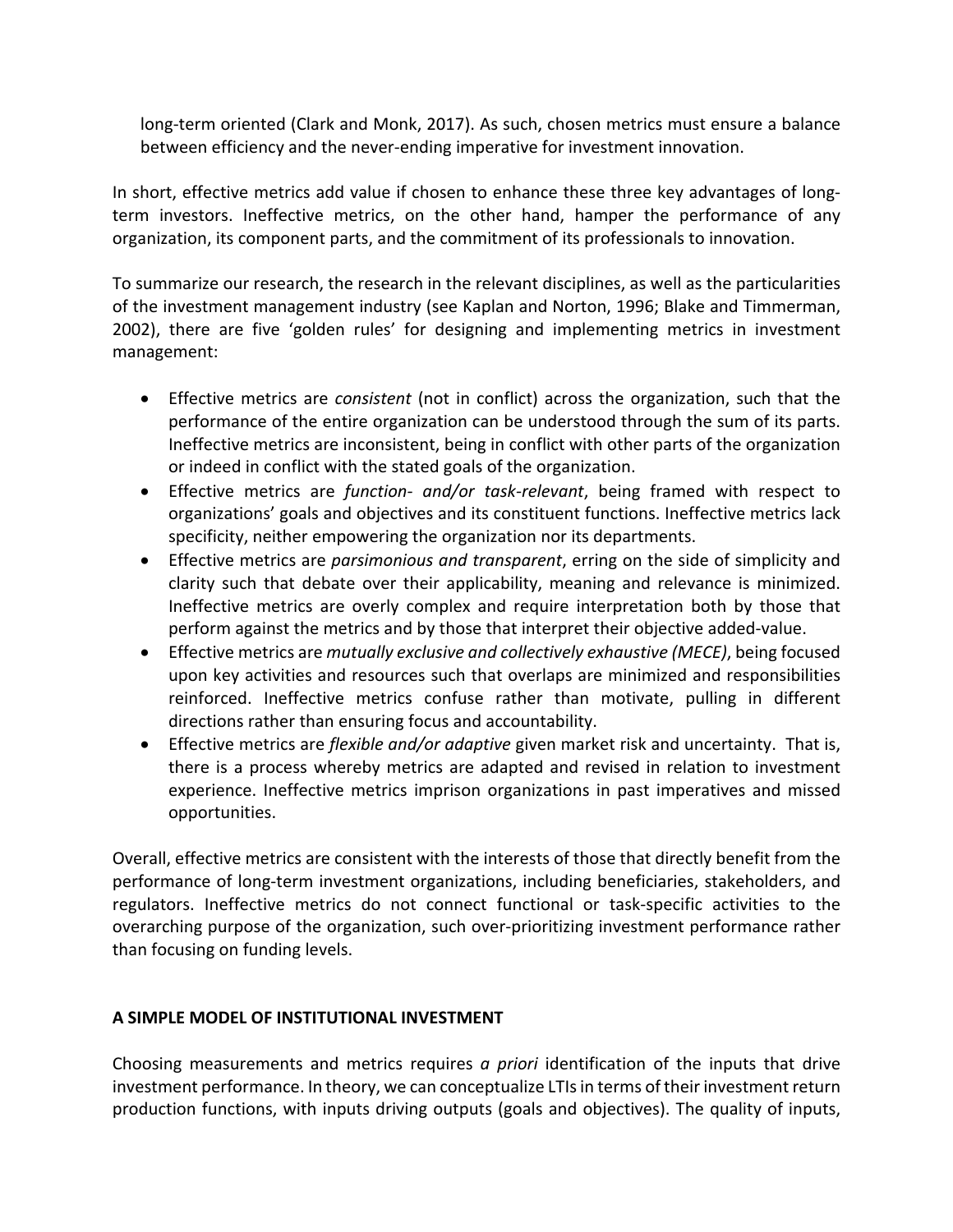the decisions as to how inputs should be combined, and whether inputs should be made (insourced) or bought (outsourced) determines the type of model the investor utilizes; such as the Canadian Model or the Endowment Model (on the issue of make or buy dynamics, see Baker et al. 2001, 2002).<sup>1</sup> The prototypical model of institutional investment presented below allows us to explain the role and content of organizational measures and metrics in ways consistent with a broad class of long-term investors, whatever their particularities and the choices made about insourcing, outsourcing, or some combination of the two.

### *ENVIRONMENTAL ENABLERS*

The quality of any organization's investment performance can be traced back to their environmental enablers – the untraded or intangible advantages that derive from their given environment (e.g., sponsor, location and/or place in the industry; see Helfat et al. 2007, 86). We define these environmental enablers as, governance, culture, and technology. Whereas these enablers are often treated as passive (inherited), LTIs can, in fact, cultivate and develop their enablers, thereby sustaining innovation and investment performance in ways not immediately available to other, similar organizations.<sup>2</sup>

- Governance: a form of meta-process management for organizations. It represents the formal and informal processes whereby an organization manages itself in relation to its goals and objectives. More prosaically, LTIs' boards set and oversee the delegation of roles and responsibilities, as they receive and respond to information on the separate and collective performance of the organization. In general, boards represent the resources and management capacity of their organizations, cultivating capabilities in relation to goals and objectives. For example, boards typically approve the building and maintenance of information systems and risk management systems that communicate pertinent information to the board and related decision-makers. Boards can also experiment with arm's length governance structures in order to bring more capital behind a strategy or change the constraints and encumbrances binding the organization to existing systems of management.
- Culture: represents the beliefs, assumptions, values and modes of operating that give investment organizations their distinctive and even unique characteristics. More often than not, the culture of an organization is to be found in its norms and conventions not just its governance structures (Brennan et al. 2014; Clark 2018b). For example, a culture of knowledge sharing can improve the flow of information and build trust between boards and staff. A culture of risk-taking *and* accountability can empower professionals to take

 $\frac{1}{1}$  $<sup>1</sup>$ . At issue is the theory of the firm and why it exists, its functions, and the boundaries between firms and markets.</sup> See Coase (1937) and the research program that followed in his wake (see Spuder 2009 for an overview and Hart's 2011 critique). There is vibrant literature on related topics including transaction costs (Williamson 1996), models of management including hierarchies (Hart and Moore 2008), and compensation (Fehr and Schmidt 1999).

 $2/$ . Care should be taken not to exaggerate the uniqueness of an organizations endowments recognizing that programs of best practice are about mobilizing an organization's capabilities and resources in ways that transcend organizational heritage (Clark and Urwin 2008, 2010).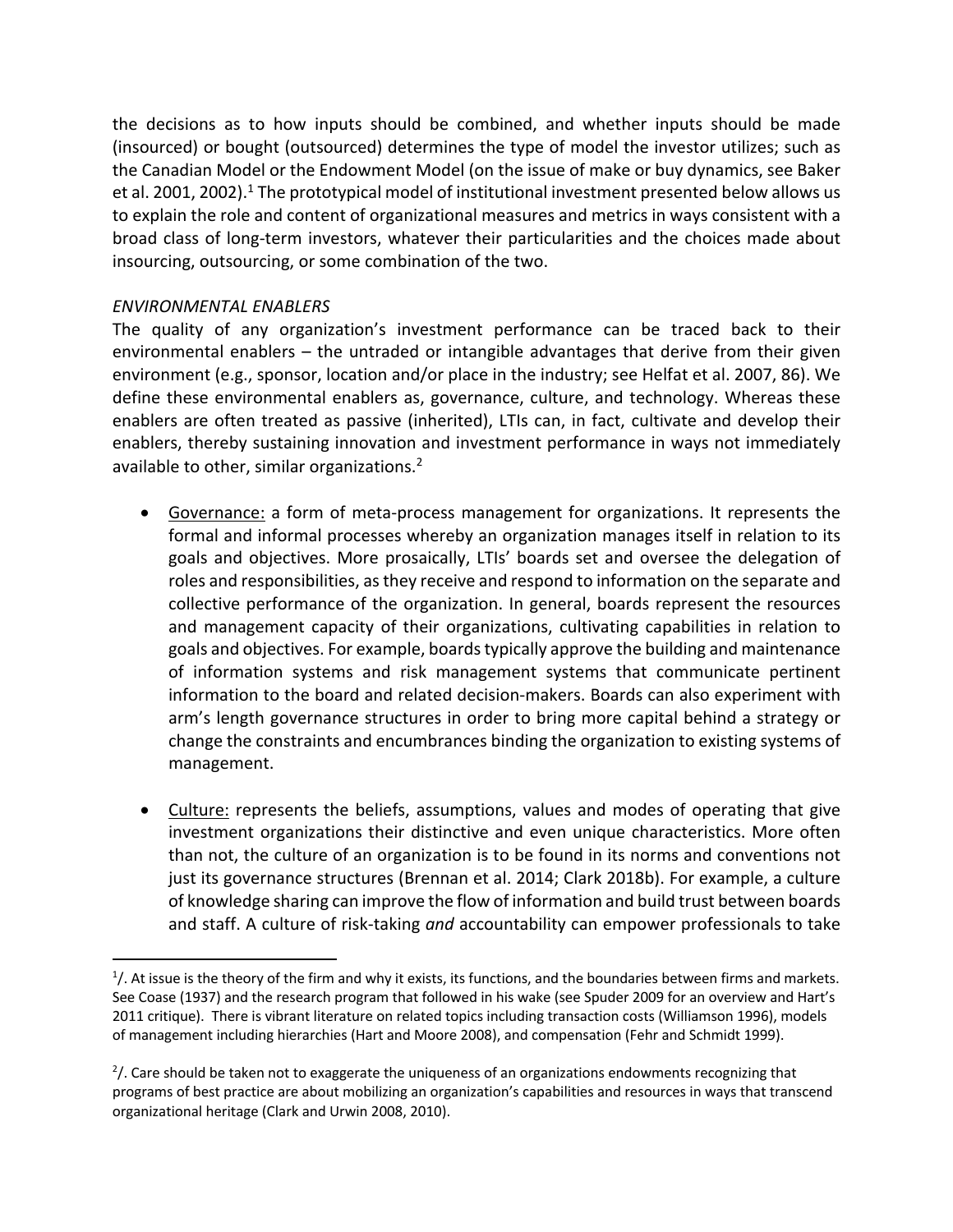on new investment opportunities, while linking their initiatives to the overarching purpose of the organization. And a 'member-first' culture can ensure that the time horizon over which investments are framed and implemented is consistent with members' interests. Finally, culture is also a form of effective communication, helping to create consistent interpretations of information and data.

• Technology: technology is a generative asset that expands capability frontiers and can enhance efficiency. It is the medium through which organizations transfer and communicate decision-critical information to decision-makers, such as the board and/or investment committee. These systems can serve to empower professionals and streamline investment processes, including risk management. Whereas data and information systems are typically counted as costs to any organization and, at times, discounted accordingly, effective and timely information systems can reinforce an organization's comparative advantages, build or reinforce the legitimacy of an investment team and its board, and thereby distinguish an LTI from other competing organizations.

If an investment organization wants to improve the way it invests, – i.e., if it wants to innovate and change – it has to look to these environmental enablers to do so.<sup>3</sup> It can seek to better use its governance, culture and technology to alter the quality and combination of its production inputs to create better outputs. It. An also seek to change its enablers, such as improving technology or governance, to then change production inputs as a result.

#### *PRODUCTION INPUTS*

Investors' production functions rely upon four key inputs: capital, people, process and information (Clark and Urwin, 2008; Clark and Monk, 2013). Investors combine these four inputs – internally, externally or in some hybrid manner – to generate a desired risk-adjusted rate of return. Here, the stock of financial assets is the medium through which investment strategy is conceived and implemented, while the flow of returns sustains both the stock of financial assets and the ultimate objectives of the organization. Given the environmental enablers of an investment organization above, it is the *combination* of the four production inputs below that produces, at any point in time, the measured risk-adjusted rate of return:

• Capital: the size of a fund's capital stock matters when framing and setting investment strategy. Moreover, the owner of capital, and the ways in which the investor might have to return capital to beneficiaries, matter for how an investor produces returns. Long-term investors with a large stock of capital and no explicit liabilities can invest differently from investors that hold a relatively small stock of capital and are preoccupied with short-term returns in relation to well-defined and imminent liabilities.

<sup>—&</sup>lt;br>3  $3/$  In our experience, governance and culture are quite rigid environmental enablers, which means they often become environmental disablers for innovation. Conversely, technology is changing so fast around us that there is a sense of inevitability to technological innovation, which means that many investors are now turning to technology first to enable innovation within their production functions.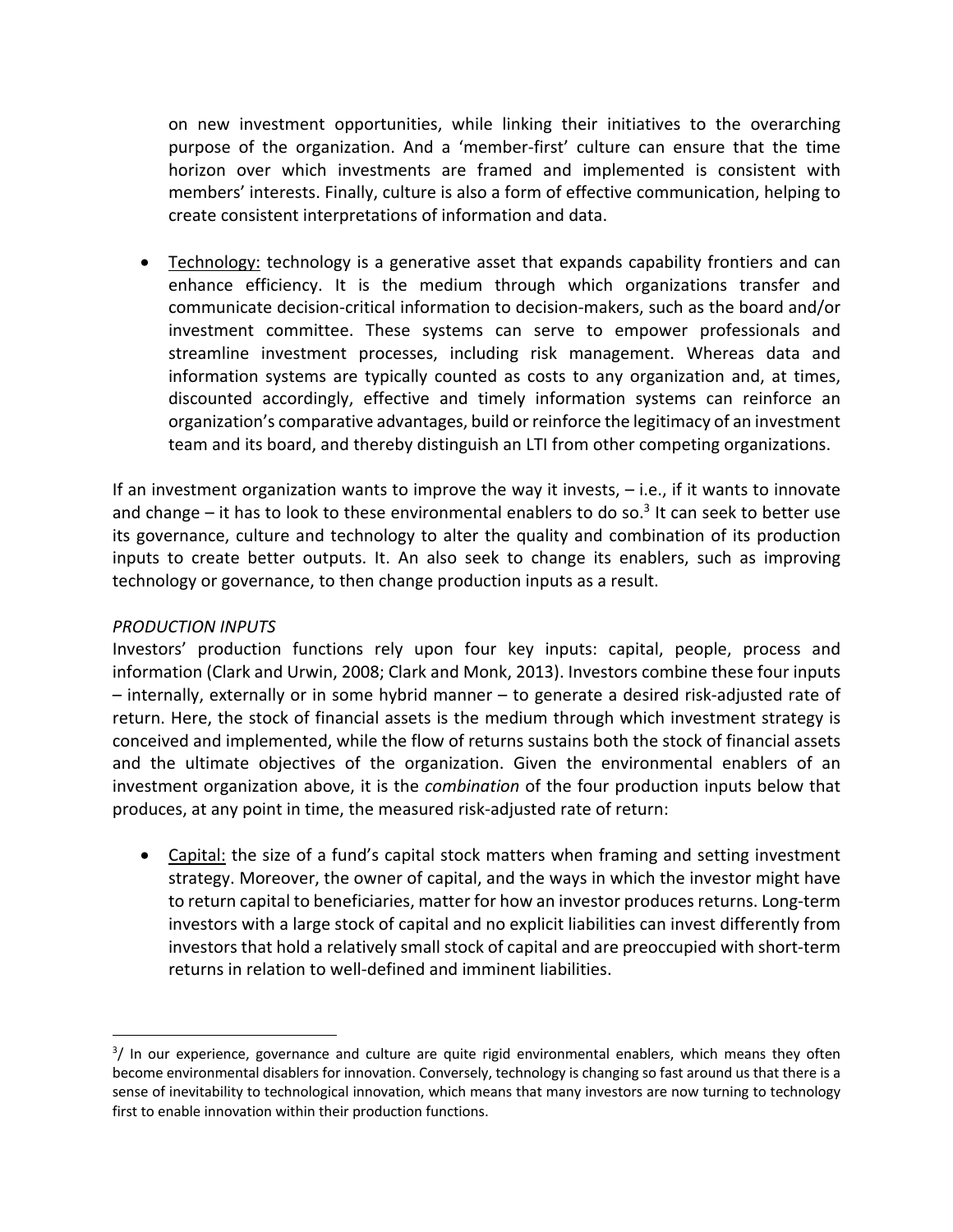- People: the professionals used to generate returns may be developed internally, as is the case for Canada's pension funds, or they may be sourced from the market via asset managers, which is where US endowment funds tend to source the professionals they rely upon to make investment decisions. The location of a fund may help to determine the quality of the people available (e.g., New York, NY versus Juneau, Alaska), while the sponsor may have an edge in recruiting talent through privileged contacts and networks (e.g., university endowments). Whatever the case, investment professionals with highquality skills and expertise are scarce and command a premium in the marketplace and thus demand thoughtful strategies by LTIs to recruit them (Clark, 2016).
- Process: the organizational mechanisms by which an investment decision is made and implemented are, quite obviously, key to the production of investment returns. These processes are often complex, multilayered, and subject to oversight. Indeed, blueprints or manuals describing these processes are themselves complex documents. Embedded in the process of investment decision-making are delegation frameworks, risk management systems, and systems of accountability, such as reference portfolios and benchmarks. When reliant upon external providers, the larger the number of service providers in an investment chain, the more complex it becomes when overseeing the investment process (Clark and Monk, 2018).
- Information: the investment management industry is fundamentally in the business of information processing. Whereas market information is typically collected and disseminated by intermediaries, the quality and quantity of internal information management and dissemination is the lifeblood of any investment organization's investment performance. In this respect, the measurement and metrics of performance are key inputs outputs of the production process.

It is worth noting that these production inputs are not entirely isolated from each other, as smart people can create smart processes which, in turn, can improve the reliability of information. Nonetheless, long-term investors are often rich in one or two of these inputs and must adapt their operating model to compensate for shortcomings in other inputs. Likewise, some institutions are rich in environmental enablers, whereas others may face shortfalls in one, two, or in all three enablers. In part, these variations can be sheeted-back to the sponsors of these investment institutions, wherein, for example, endowment funds may have certain advantages over public-sector pension funds, or sovereign wealth funds may face significant shortfalls in their environmental enablers but are able to marshal high-quality production inputs.

In sum, the capacity of a long-term investor to bring together high-quality production inputs depends upon their environmental enablers above. For example, if the fund would benefit from recruiting high-quality professionals, giving effect to this ambition could depend upon the governance of the fund (the respect and compensation accorded senior managers by the board), the cultural fit between the fund and its target employees (which translates into commitment), and the technological sophistication of the organization relative to its peers and the competing asset management industry. Alternatively, if senior managers aim to improve the process of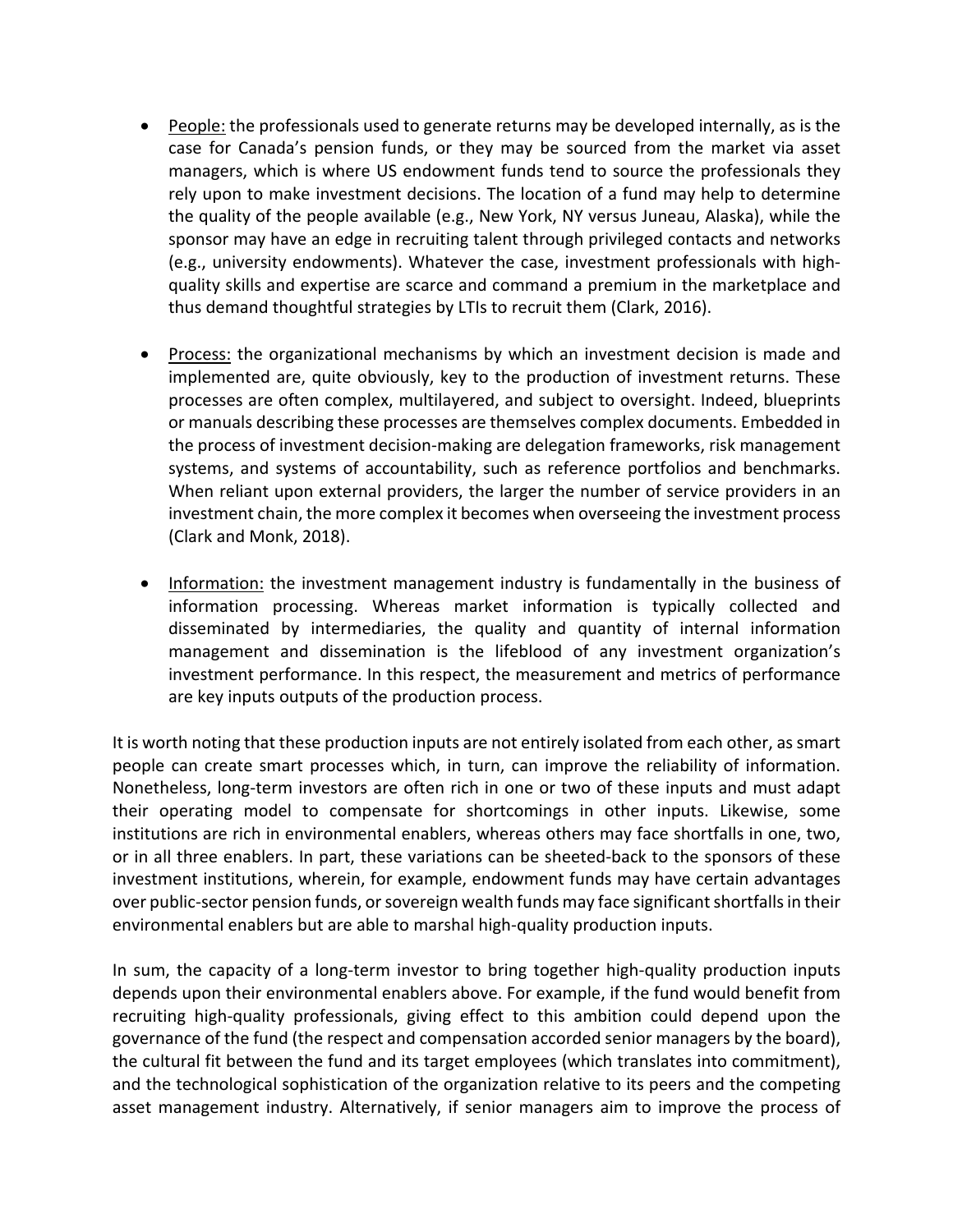setting investment strategy, then its implementation governance is important (delegated powers), as is the culture of the organization (accountability) and the effectiveness of knowledge management technology (information collection and distribution).

The goal of this simplified model of institutional investment was to make it relevant to all longterm investment organizations, highlighting the shared pillars of success, which include capital, people, process and information, supported by governance, culture and technology. These are the inputs that all investment organizations utilize to achieve their objectives. In the next sections, we discuss those objectives and frame shared outputs that can be used measurement and metrics.

## *INTERMEDIATE OUTPUTS: CONNECTING ENABLERS AND INPUTS TO RESULTS*

A successful investment management organization is typically described by its reported rates of return over well-defined time periods (quarterly, yearly et cetera). In our view, this is a flawed way of measuring the success of any LTI. While it is acknowledged that metrics that focus on investment performance allow for comparison among different LTIs, these metrics tend to ignore the risks used to generate these returns and the liabilities that the chosen investment strategies are meant to cover. Moreover, given the differences among institutional investors, including environmental enablers and production inputs, it is often difficult to use standardized measures of performance in ways that can provide meaningful comparisons.

In addition to the unique features of investment organizations, it is also difficult to compare performance over time, especially when, for some organizations, the relevant time horizon is the short term, while, for other organizations, the relevant time horizon is the long term. Developing performance metrics that offer reliable insights as to the short-term progress towards a longterm goal is challenging (but not impossible). In these cases, the construction of metrics is more about choosing the measures of performance that bear upon on the investment 'journey'. Too often the boards of long-term investors over-emphasize short-term performance, notwithstanding their commitment to long-term performance because of shortfalls in governance (oversight and information). By contrast, effective LTIs use measures and metrics in ways that integrate the short term with the long term.

These are complex issues. Recognizing that the long-term risk-adjusted rate of return is very important to institutional investors, whatever their type and whoever their sponsor, the integration of the short term with a long-term goal depends upon measuring in some acceptable way the onward 'journey' to that goal. In this respect, we have relied upon insights from our research program as well as the lessons learned from the case studies underpinning this particular paper to identify three 'intermediate' outputs of the onward journey to the long-term goal. As shown below, these measures or metrics are indicators of organizational performance – key outputs of the effective combination of environmental enablers and production inputs. These are: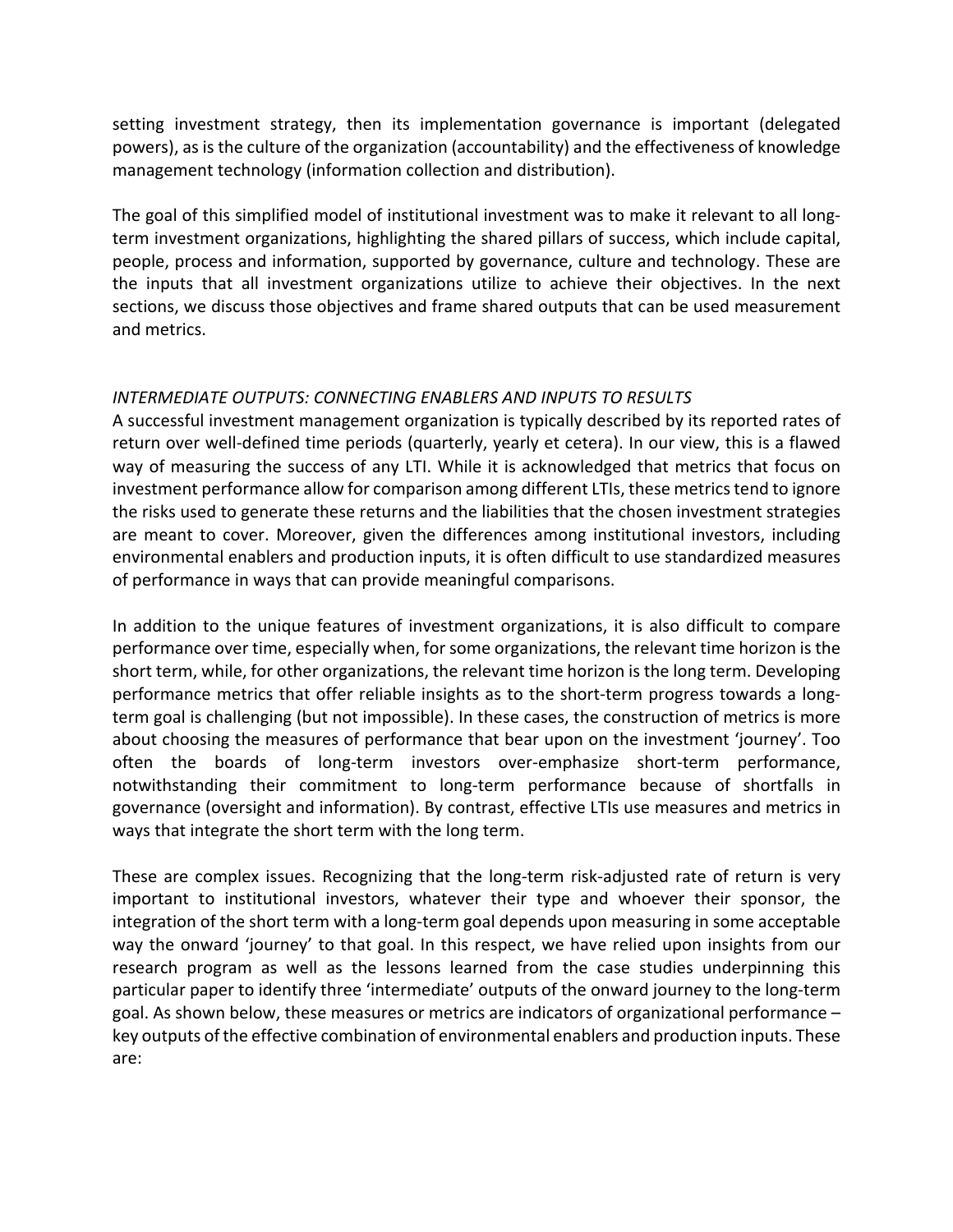- Commitment: the commitment of internal or external investment professionals to the long-term mission of the LTI is a key measure of output in that many LTIs view it as a signal of positive investment performance to come. This is about effort as much as it is about belief in the investment organization and its goals. (See Clark and Monk, 2018).
- Alignment: this refers to the alignment of portfolio managers, internal or external, to the long-term financial performance of the LTI, linking compensation and professional advancement to each step in the journey. It should be noted that external asset managers often generate high fees and performance rewards even when clients' performance does not keep pace with industry peers or relevant benchmarks. As such, alignment is often invoked as a basis for in-sourcing or re-intermediation. While compensation is an important motivating factor in any organization, LTIs that rely upon insourced teams can design compensation regimes that make explicit the alignment of interests.
- Knowledge management: as suggested above, LTIs are in the business of developing and sustaining the flow of information and knowledge about investment opportunities and absolute and comparative performance. These insights can be about managers, competing institutions, currencies and the many variables related to investment performance. This may come through deep networks of peers and professionals that longterm investors can tap to generate insight. Or it can be based on digital networks, via computers, databases, algorithms and their like. Keeping count on the flow of information and knowledge is a key intermediate measure of performance (see Clark, 2018b).

Each measure of performance requires metrics or indicators that are accepted across the organization and represent, department-by-department and function-by-function, the contributions made by employees to realizing the long-term goals of the organization. These need not be particularly complex nor need they be many in number. Rather, as indicated above, consistency is a virtue as is being parsimonious and transparent. In our research, it has been found that the explicit identification and measurement of performance against these indicators can enable the reconciliation of the short-term with the long-term. As Drucker (1996) noted, 'you manage what you measure'.

By this account, the long-term performance of an investment organization is the product of its environmental enablers and production inputs, managed in ways that mobilize the commitment of investment professionals by ensuring alignment of interests and the sharing of information and knowledge consistent with its comparative advantages and the organization's goals. As such, the investment 'journey' is sustained by ensuring transparency on matters such as commitment and alignment of interests punctuated by checks on short-term performance towards long-term goals and objectives.

#### *FINAL OUTPUTS: THE INVESTMENT RESULTS*

Here, then, is the most conventional (and controversial) metric of organizational performance: investment returns. For pension funds, it is the long-term risk-adjusted rate of net return as realized in the pension benefits paid to participants, whether on an accumulation basis (defined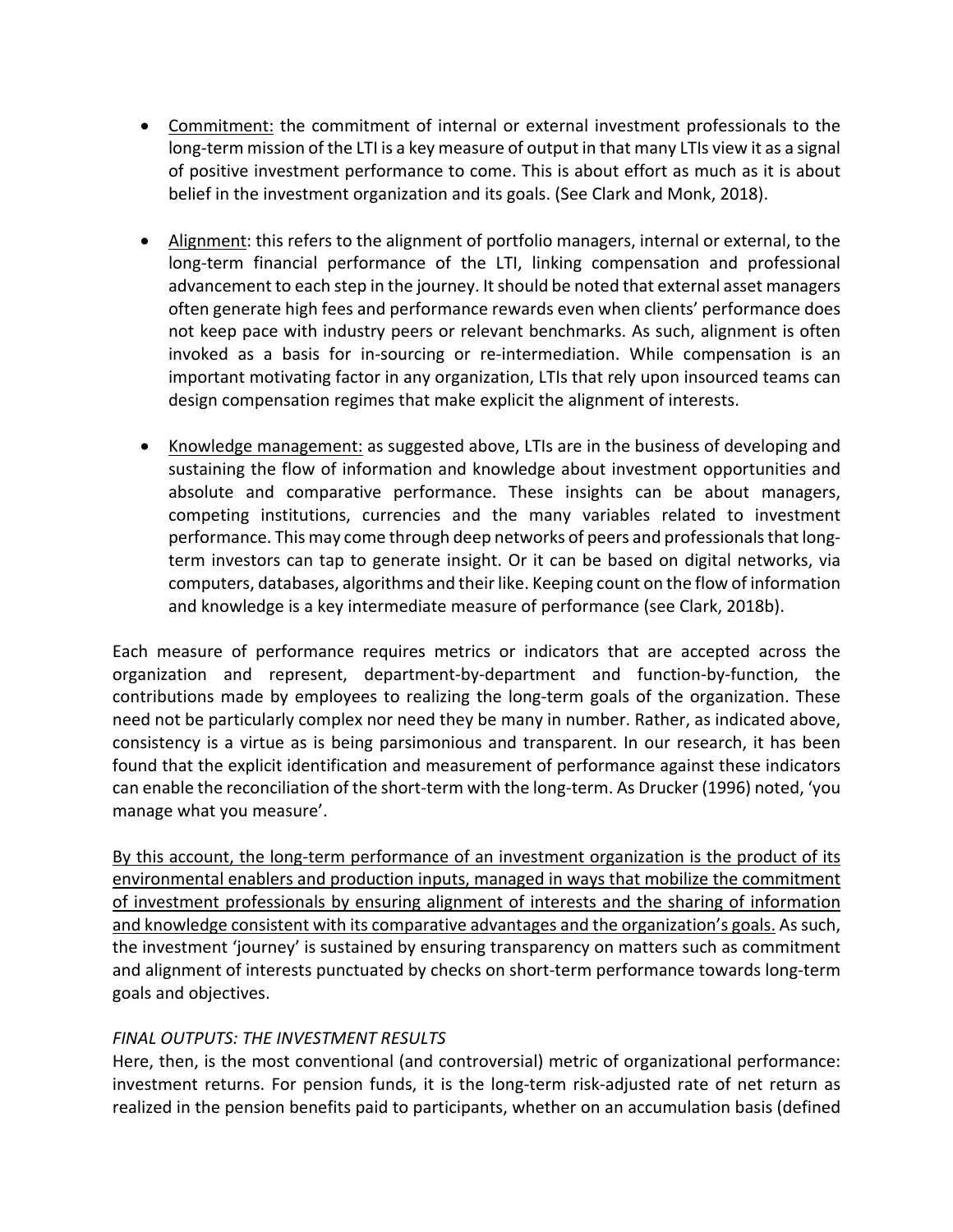contribution) or against a pension promise (defined benefit). It should be acknowledged that sponsors and governments have a role in specifying or setting this metric. For example, in the defined contribution universe, governments are increasingly concerned about pension 'adequacy' not just the conversion of accumulated account balances into a monthly and/or yearly pension payment. Likewise, governments are increasingly concerned about the sustainability of defined benefit pension institutions, both at the fund level and across the relevant jurisdictions. For some of our case study respondents, making an explicit link between investment performance and the paid pension (whatever the nature of the pension benefit) has been an effective way of mobilizing the commitment, alignment of interests, and knowledge management systems of their organizations.

#### **MEASUREMENT AND METRICS**

In previous sections, we provided a framework applicable to various types of LTIs and their particular circumstances. Inevitably, the elements or building blocks of our model are more or less relevant to all LTIs, albeit depending upon their current circumstances and the status accorded these types of organizations by regulators and sponsors. We are mindful, moreover, that government regulators around the world have sought to better understand how these organizations function, given changes in the status and significance of public and private banking institutions. Whereas this paper is designed to inform best practice, it is equally apparent that the model above can also inform regulators and interested parties about the drivers behind successful (and not so successful) LTIs (see Productivity Commission 2018).

Here, we provide a set of measures and metrics of organizational performance following, in order, the building blocks underpinning our model above. We have noted that this framework and its building blocks are an analytical lens through which to identify key points of intervention in the management of LTIs. At the same time, we have also noted that the building blocks makingup this framework overlap and, in high performing organizations, should cohere with one another to drive performance. Nonetheless, some building blocks and their particular elements may be more relevant than others. Recognizing this fact, we have provided an expansive set of measures and metrics so as to aid the innovation process and hold innovation policies accountable for their contribution to organizational performance. This section offers an initial attempt, informed by our 20 case studies, at utilizing our simple model above to create useful and generalizable metrics. In our view, the model above could yield other, more useful metrics that are not contemplated here. The model is as important or more important than the specific metrics, as the former offers a means of shared understanding for long-term investors and their stakeholders to develop the latter.

#### *ENVIRONMENTAL ENABLERS*

As noted above, high performing investment organizations are self-conscious about their 'untraded and intangible assets' and seek wherever possible to sustain those advantages over time and across the activities that underpin long-term performance. In this regard, LTIs often rely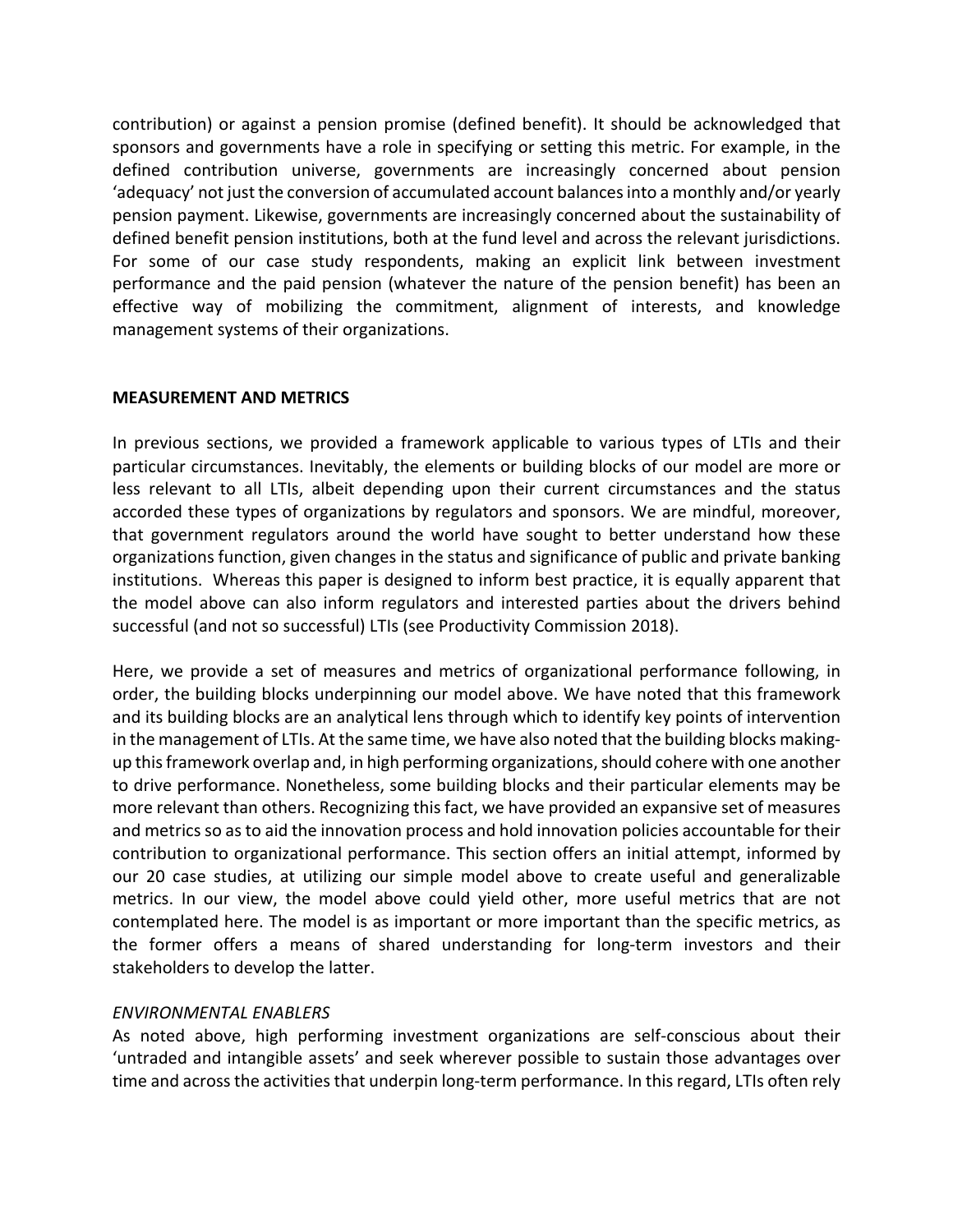upon governance, culture, and technology to underwrite performance. Here are a set of related metrics:

METRIC #1 BOARD ENGAGEMENT: a high performing and focused Board is important to the success of all LTIs, independent of their operating models. In principle, best practice boards focus upon strategic issues and avoid tactical or deal-specific matters. The challenge is to ensure that the risks taken are consistent with the governance budget of the organization. This is not only an issue of the number of risk-related decisions taken over time; it is also an issue of the size and significance of those decisions and where the board stands on these issues. Here, it's about strategy not tactics. There are two specific ways of measuring board engagement and effectiveness:

- *Opportunities Reviewed:* it is useful to keep count of the percentage of opportunities brought to a Board for review and whether or not the Board can handle the complexity of the organization. This would involve Part 1 - calculating the entire number of investment opportunities considered by an LTI and Part 2 - calculating the number of investments reviewed by an LTI's Board. This metric is calculated as follows: (Part 1 + Part 2)/(Part 2).
- *Delegations Utilized:* alternatively, the focus of the Board can be assessed by reviewing its delegation policy and the utilisation of that policy. This would involve Part 1 calculating the number of delegations utilized in investment decision-making over, say, a year and Part 2 calculating the total number of investments made by the organization in that time period. Dividing Part 2 by Part 1 suggest that the smaller the number, the more strategic (and less micro-management-oriented) is the Board.

METRIC #2 CULTURE: our research indicates that LTIs measure their culture in a variety of ways, including employee surveys and focus groups. These types of qualitative assessments are important in many sectors, although employee commitment to organizations seems to vary across countries. These surveys can also produce metrics through which to measure the culture of investment organizations. Here are three such measures:

• *Net Promotor Rankings:* how employees think about their organization can be assessed by asking "would you recommend our company/product/service to a friend or colleague?" Using a scoring system of 0 to 10, those that score their organization as 9 or 10 are seen as 'promoters'. Those that score their organizations as 0 to 6 are seen as 'detractors'. Those scoring 7 to 8 are 'passive'. The Net Promoter Score is the percent of promoters minus the detractors where passives count in total number of respondents. This allows managers to gauge the commitment of employees and stakeholders that can be task and/or function specific.<sup>4</sup>

 $\frac{1}{4}$  $4/$ . In a similar fashion, the UK government has recently (August 15<sup>th</sup> 2018) required banks to publish data on the likelihood that customers would recommend their bank to "friends, relatives or other businesses." For details see www.gov.uk/government/news/banks-scored-on-quality-of-service.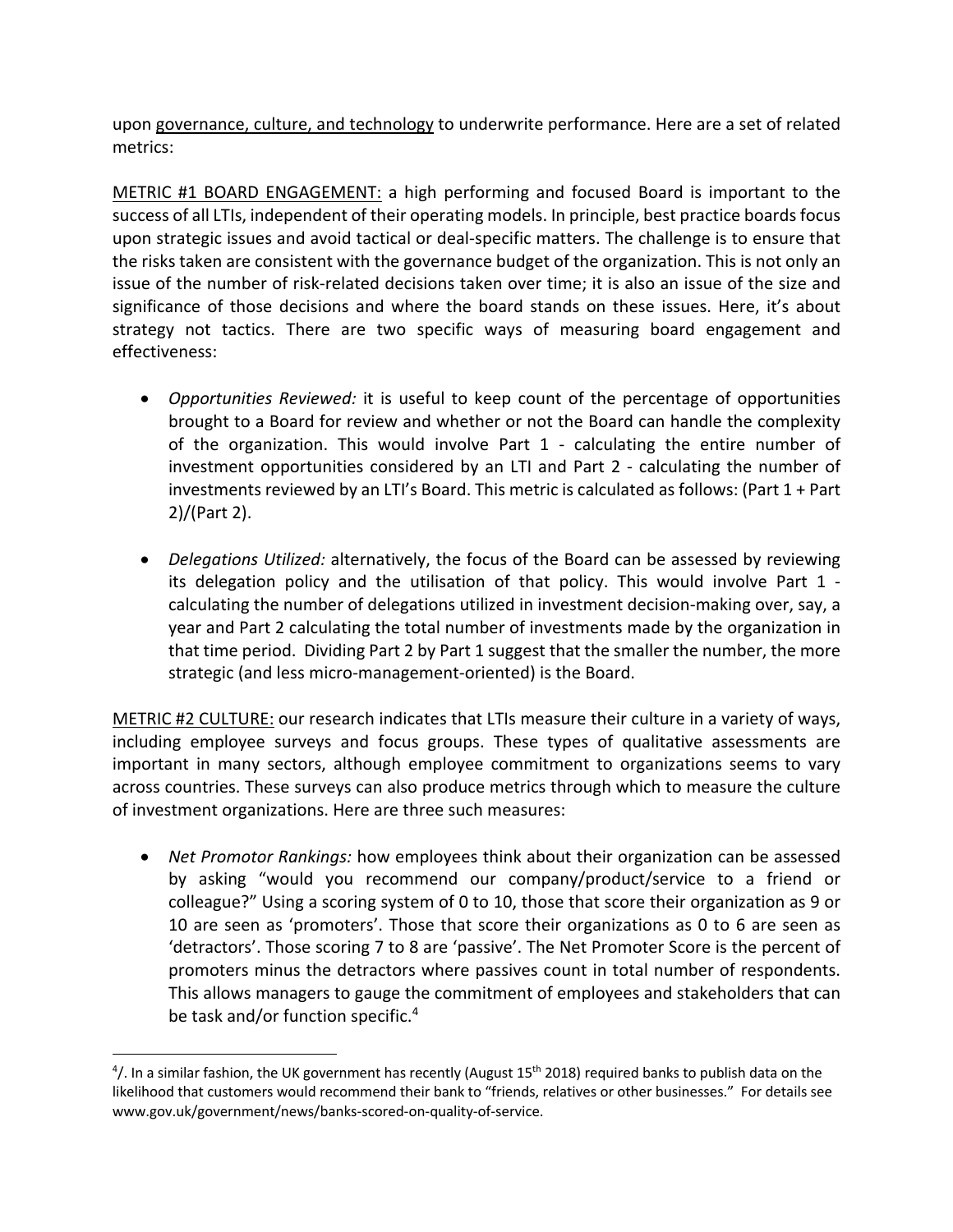- *Success Focused:* through an annual survey of staff, management and the Board, an LTI can assess whether stakeholders understand what success means for the organization, for their team, and for themselves. Ideally, these three domains are well-defined inside the organization, so it becomes a test of whether employees have internalized its key goals. Managers would divide the number of points earned by the total number of survey takers, suggesting that 3 is a strong form of success-orientation and anything approaching 2 for the organization requires intervention. A perfect score would be 3/3.
- *Investment Beliefs:* Because much of today's metrics and financial tools are focusing on short-term performance, many investors have developed investment beliefs that seek to anchor staff thinking in a longer-term logic. A metric that tracks the percent of staff that can correctly identify the fund's investment beliefs would be very useful. Obviously, if there are no investment beliefs this would 0%. And if the investment beliefs are well understood by everybody, this could approach 100%. A higher number would be better.

METRIC #3 TECHNOLOGY: The overwhelming view amongst our case study participants was that technology will play a much bigger role in institutional investment in the future. As such, our respondents indicated a commitment to understanding better, and investing in, technology relevant to their organizations. In terms of measuring the issue of technology, here are two metrics:

- *Percent of Budget*: An organization should look at the percent of resources spent on internal technology versus that paid in fees to external managers. This pre-supposes a true understanding of external fees, which is no easy task. A more sophisticated 'technological investor' should reasonably have a higher percent of its budget allocated to tech spending. If BOTH technology and fees are relatively high, then something is likely wrong, so this metric should not be a fraction – just two numbers for comparison.
- *Technology Satisfaction:* Similar to culture surveys above, a similar survey of staff's perception of technology and its utility could be useful. You could ask a series of five yesno questions:
	- Is the fund's technology sufficiently good that it does not cause me problems in my job?
	- Does the fund's technology make my job easier?
	- Is the fund's technology better than average, compared with other long-term investors?
	- Does the fund have a culture of innovation and experimentation around technology?
	- Does the fund have a dedicated team or resource focused on partnering with startups and other technology partners on new investment-related technologies?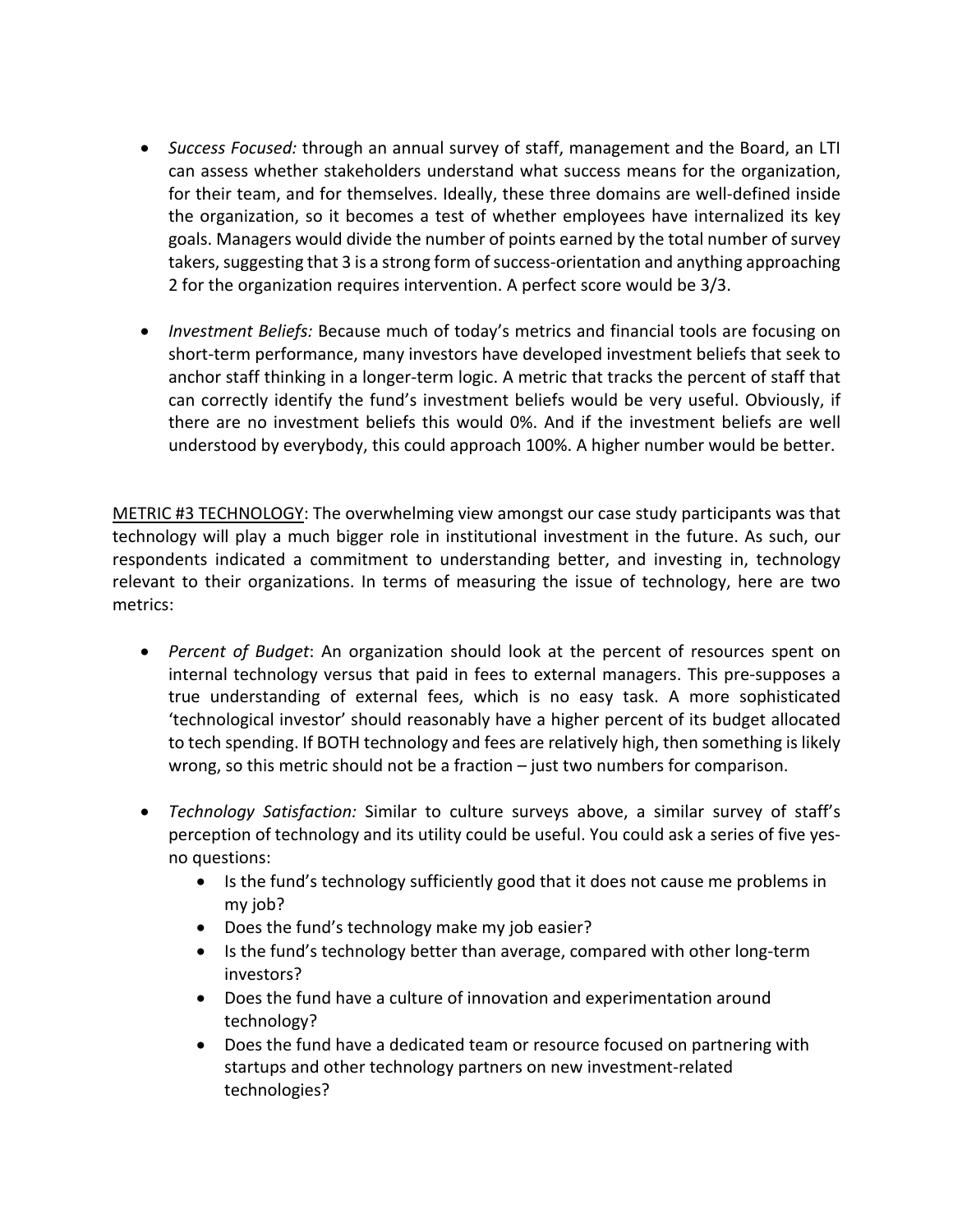A score of five would signal the fund was very advanced in its technology, while a score of 0 or 1 would be a significant cause for concern.

## *PRODUCTION INPUTS*

As noted above, long-term investors produce investment returns by combining environmental enablers with capital, people, process and information – in the conventional sense, the factors of production. Whereas an organization's enablers are embedded and require cultivation over the longer term, senior managers can often directly affect both the quality and the combination of the factors of production (e.g., internal versus external) in ways that enhance the performance of the organization.

METRIC #4 CAPITAL LEVERAGE: it has been shown that the size and characteristics of an organization's capital base can affect the success of its investment strategy. A higher capital base can mean more advantageous fees and contractual terms and conditions along with closer alignment with investment partners. It can also mean encountering constraints when placing large tranches of assets. For this category, consider the following metric of value:

- *Capitalizing on Capital:* at issue here is the extent to which LTIs utilize their capital advantages and overcome their capital weaknesses. This can be measured by asking asset-managers (internal and external) a series of "yes-no questions" and then tallyingup the answers. The higher the number of yes answers, the higher the level of capital creativity and the better the potential outcomes. If yes=1 and no=0, a score of 5 would indicate a high level of creativity whereas a score of 0 or 1 would indicate constraints or limits on capital innovation:
	- Is the existing capital allocation a competitive advantage for the fund (LTI)?
	- Is the sizing of investments a critical issue when deciding to commit to an investment?
	- Is the capital allocation to investment opportunities conceived so as to deliver higher performance?
	- Does the capital allocation and its associated constraints (e.g. liabilities, governance rules etc.) allow for creative and long-term investments?
	- Has the capital base been augmented in any way (e.g. by consolidating internal funds, partnering with peers, or by managing third party assets)?

On this scoring system, each question could be equally weighted. Senior managers can emphasize some issues over others in terms of asset-specific investment performance and the performance of the whole organization. Note, augmenting an LTI's capital base via managing third-party assets can incur transaction costs; there can be a trade-off between the advantages and disadvantages of this strategy as measured by the time taken by investment staff to manage third-parties.

METRIC #5 PEOPLE, HEALTHY AND HAPPY: many investment organizations track human resources data in order to have an early warning system of emerging issues with their employees. Indicators include absenteeism, illness, turnover and requests for consultation, along with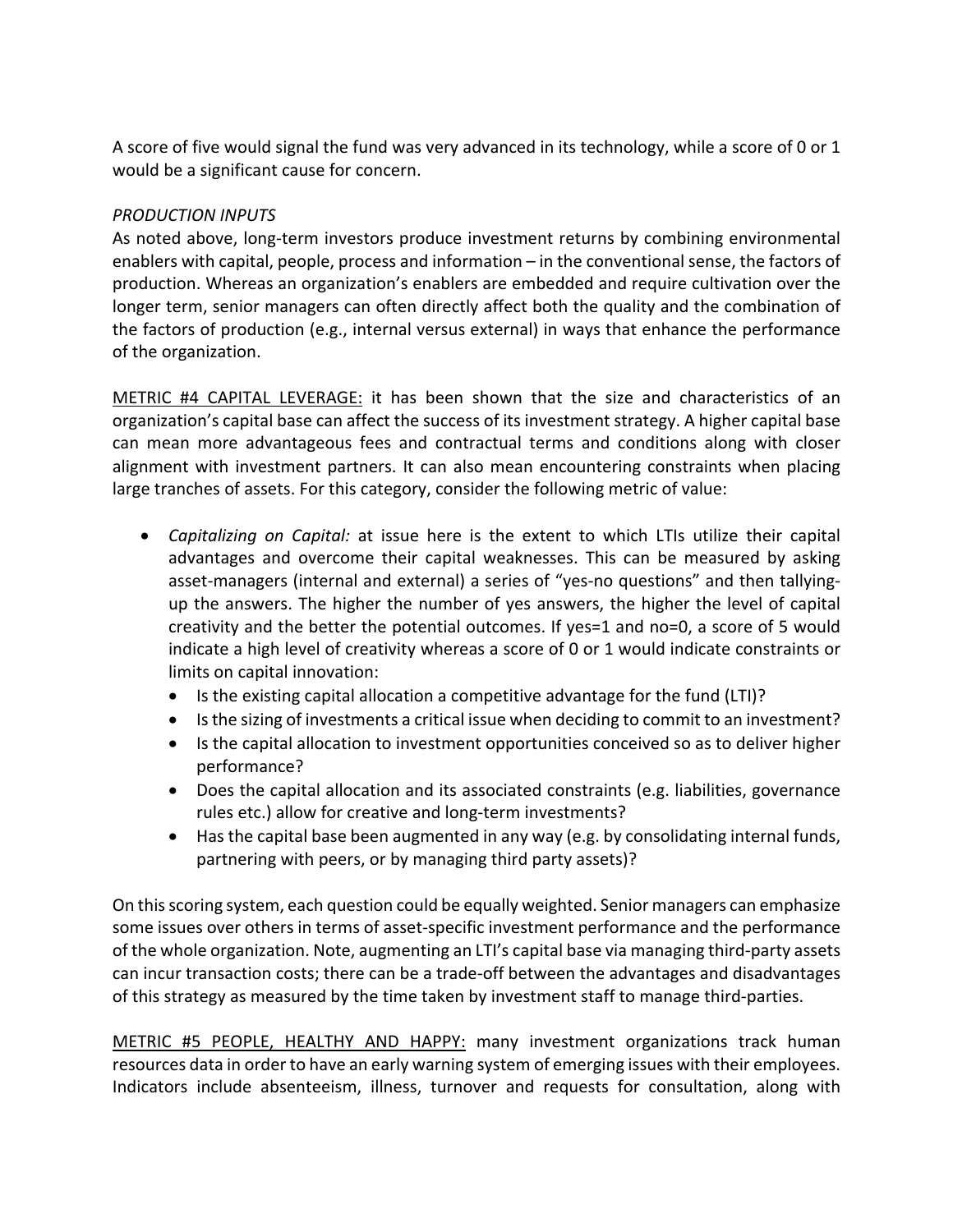anything out-of-the-ordinary compared to normal practice. These activity metrics are not always sensitive to the HR process, or the skills and expertise of an individual employee, or their contributions to performance. But they can be useful when overlaid with certain contextual factors. We would suggest two additional metrics:

- *Personnel Matters:* calculate the number of days employees miss work not counting vacations – and divide it by the number of employees at the fund. Over time, this can provide a good sense of the overall health and wellbeing of the workforce.
- *Work Product:* tracking the memos written, meetings taken, or the trips taken are of limited value if not augmented with qualitative judgments by those reliant upon these efforts. This can be accomplished via knowledge management systems wherein the 'producers' of output are judged by 'users' (fellow employees): think '*yelp'* reviews for investment memos! So, take key metrics related to work output and assign qualitative scores via anonymous surveys that enables a "rating" of employees' work. For example, those who are copied-in on a document can rate whether the document is critical (10) or not needed (1) and everything in between. A low score can indicate that employees are being asked to create or review pointless materials. Employees can also be rated by summing-up their scores across a range of interactions.

METRIC #6 PROCESS: as noted above and elsewhere, investors should align their governance budgets with their risk budgets (Clark and Urwin, 2008). Taking higher risk should be accompanied by higher scrutiny especially if the risks taken bear upon the performance of the whole organization. As such, effective LTIs monitor whether the organization is resourcing its managers for the tasks at hand. We suggest the following metric:

• *Risk-Governance:* LTIs increasingly rely on risk budgets to allocate capital within and between investments. LTIs also increasingly view their governance as a finite resource: senior managers and board members have limited time, expertise, and commitment when assessing competing issues. In the first instance, by reviewing the minutes of board meetings and investment committees the amount of time used to assess and oversee investment risks (and opportunities) can be measured against the total time devoted to other agenda items. In the second instance, the resources used to oversee investment risks including data systems, risk systems, and human resources can be monitored against competing claims for the use of these resources. Collecting the numbers on these issues can be challenging but the very process of doing so can impose discipline and provide data as to the focus of the Board.

METRIC #7 INFORMATION: having the requisite quality and quantity of information is a vital ingredient in the governance of financial institutions, enabling oversight and control of portfolio managers either internal or external to the institution. It is also critical in ensuring technology is utilized to the fullest extent. Following Metric#4, consider the following: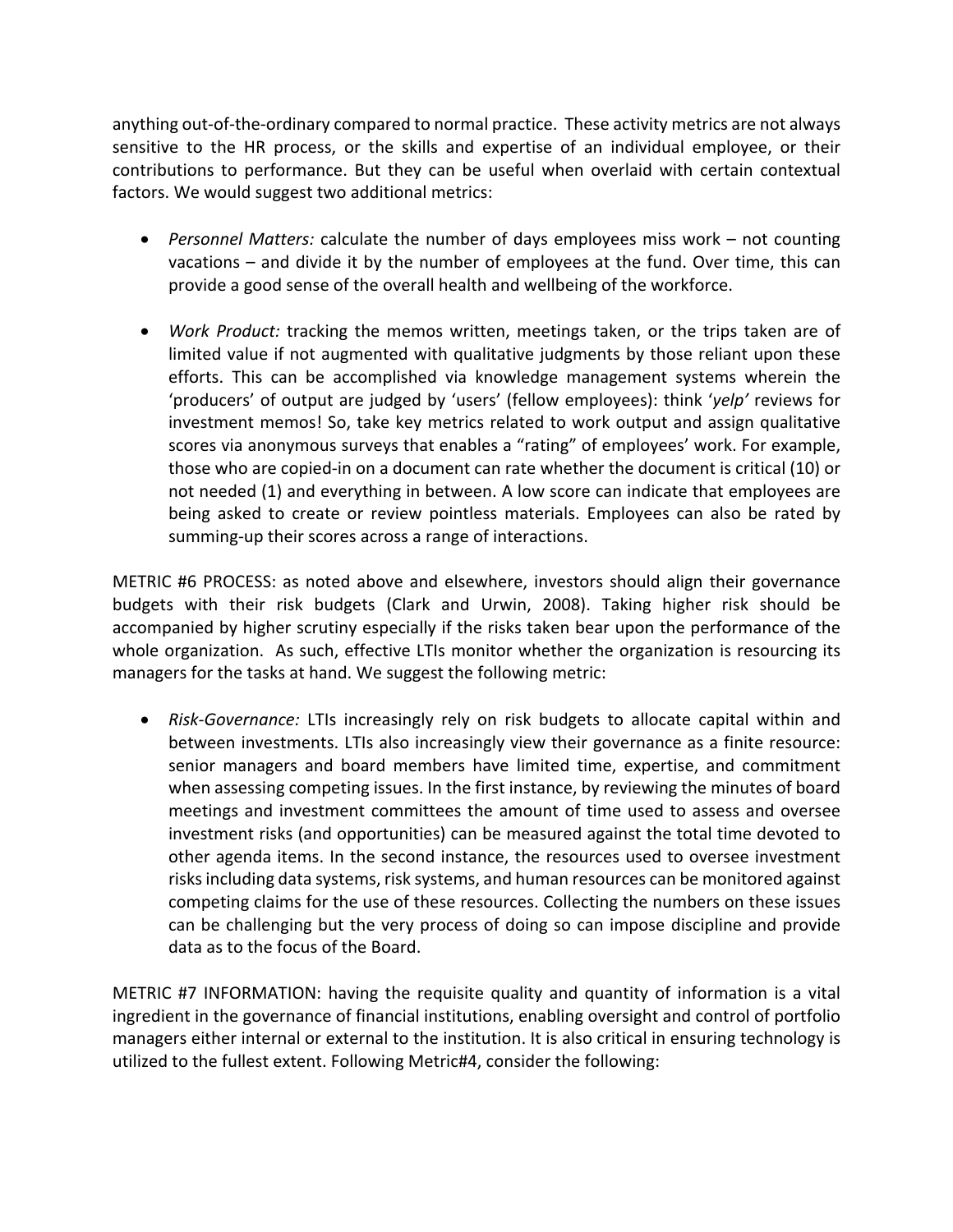- *Data-Ready:* senior managers can assess data integrity by using a series of yes-no questions with a higher number of 'yes' responses indicating higher data integrity.
	- o Is there a data governance policy in place?
	- o Is there a data sub-committee on the Board and/or Investment Committee?
	- o Is there a dedicated team on staff focused on data management?
	- o Is there an ethics policy as it pertains to data use, yours and others?
	- $\circ$  Is there a cost-benefit framework in place for judging the value of additional data and whether it is mission critical?
	- o Assignment of stewardship role;
	- o a protocol for understanding what decisions can be made off of what data (triage pyramid); and
	- o policy for managing data over its lifecycle (i.e., purging bad data).

Each question could be equally weighted. But strategically, senior managers could emphasise some issues over others in terms of the priorities of the LTI.

## *INTERMEDIATE OUTPUTS*

The production of a desired long-term risk-adjusted rate of return depends also upon the *production* of an organization whose employees and modes of decision-making are consistent with realizing those return objectives. That is, the production process is simultaneously one based on producing and reproducing the organization *and* the rate of return. In this section, we focus upon commitment, alignment, and knowledge management.

METRIC #8 COMMITMENT: being an LTI is a comparative advantage that most pensions and sovereign funds can utilize in their investing. Here, it is important to measure the extent to which the internal investment organization is committed to the long-term term. To summarize, consider the following:

• *Time Horizons:* add the length of executive compensation, in years, as shown in all employees' compensation agreements and divide by the number of employees. If employees' average compensation extends over four or even five years, it is reasonable to expect that the fund is taking a longer-term view. The higher the number, the more likely staff is focused long-term goals.

METRIC #9 ALIGNMENT: just as important is the alignment of interests between employees and their investment institution. Time-serving can result in a divided and contested investment management process wherein individuals' goals and objectives trump those of the organization. Here, then, are two related metrics (see also Metric #2 above):

• *Goal Focused:* survey employees to determine whether they can make a clear link between the goals of their particular department or team in relation to the over-arching goals of the organization. If they can do so, it would signal that leadership has been effective in translating the objectives of the organization into its parts. One way of doing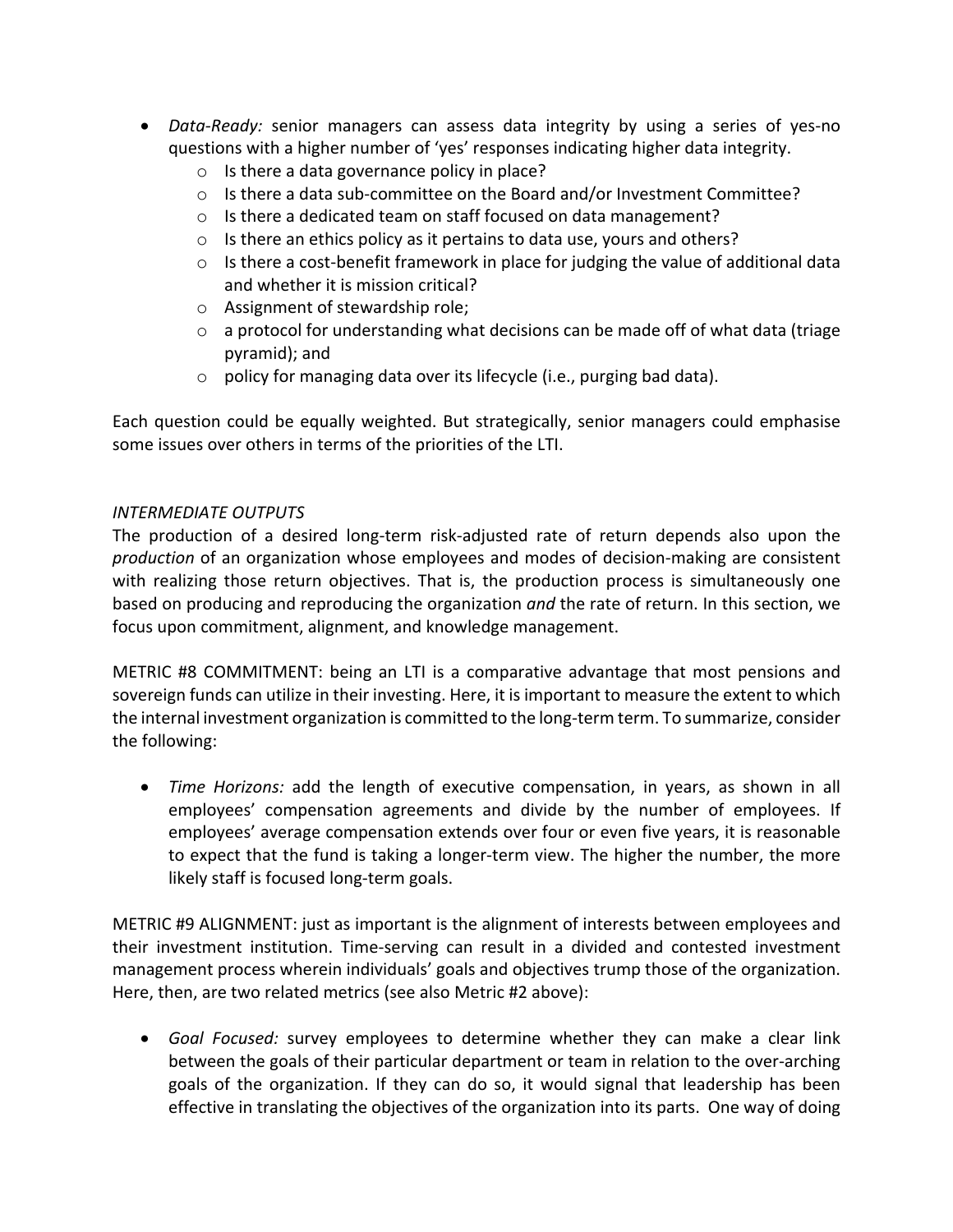so would be to ask employees to rate their understanding of their unit's objectives in relation to the organization  $-1$  (unclear), 3 (plausible) and 5 (clear) and sum-up responses by units.

• *Goal Consistency*: using this survey, senior managers could also test whether employees believe that their personal career objectives and the objectives of the organization are mutually dependent or not. Here, again, employees could score their notional alignment of interests in the same way as above  $-1$  (unclear), 3 (plausible) and 5 (clear).

METRIC #10 KNOWLEDGE MANAGEMENT: information is the lifeblood of investment management. But information must be converted into knowledge such that knowledge of specific domains and across the organization feed into the process whereby the risk-adjusted rate of return of the fund is the realisation of these separate and compatible functions. Here, then, are two related metrics:

- *Knowledge Sharing:* a long-term investor is only as good as its capacity to bring together insights across different investment functions and asset classes in ways that promote a 'whole fund' perspective. The effectiveness of this process can be measured by attendance (numbers of employees) at weekly callout sessions on current issues *and* the volume of posts by employees on intranet investment forums (Clark, 2018b).
- *Knowledge Quality:* a second metric could involve surveying the fund's investment professionals so as to ascertain the sources of investment insights scoring internal sources (with a score of 1) over close relationships with external colleagues (3) and public sources of investment news and insights (5). The lower the score, the higher the effectiveness of a funds' knowledge quality.

## *FINAL OUTPUTS: THE INVESTMENT RESULTS*

In the end, investors, whether short-term or long-term, are judged in terms of their investment performance. However, care should be taken not to reduce performance measures to one number. While this is commonplace in the asset management industry, long-term investors have a range of commitments that should be recognised.

METRIC #11: INVESTMENT PERFORMANCE: Here are two metrics of final performance:

• *Portfolio Health:* some of our exemplars indicated that they see the discount rate (or expected return target) of a pension fund as the best heuristic for understanding the health of a pension promise and the quality of the investment organization. Here, it is assumed that the lower the expected return target (and discount rate) the better the likely health of the fund. This indicator is useful when combined with the funding ratio. As such, this can be defined as the funded status (percentage) divided by the organization's discount rate (or expected return target): the higher the number, the healthier the fund.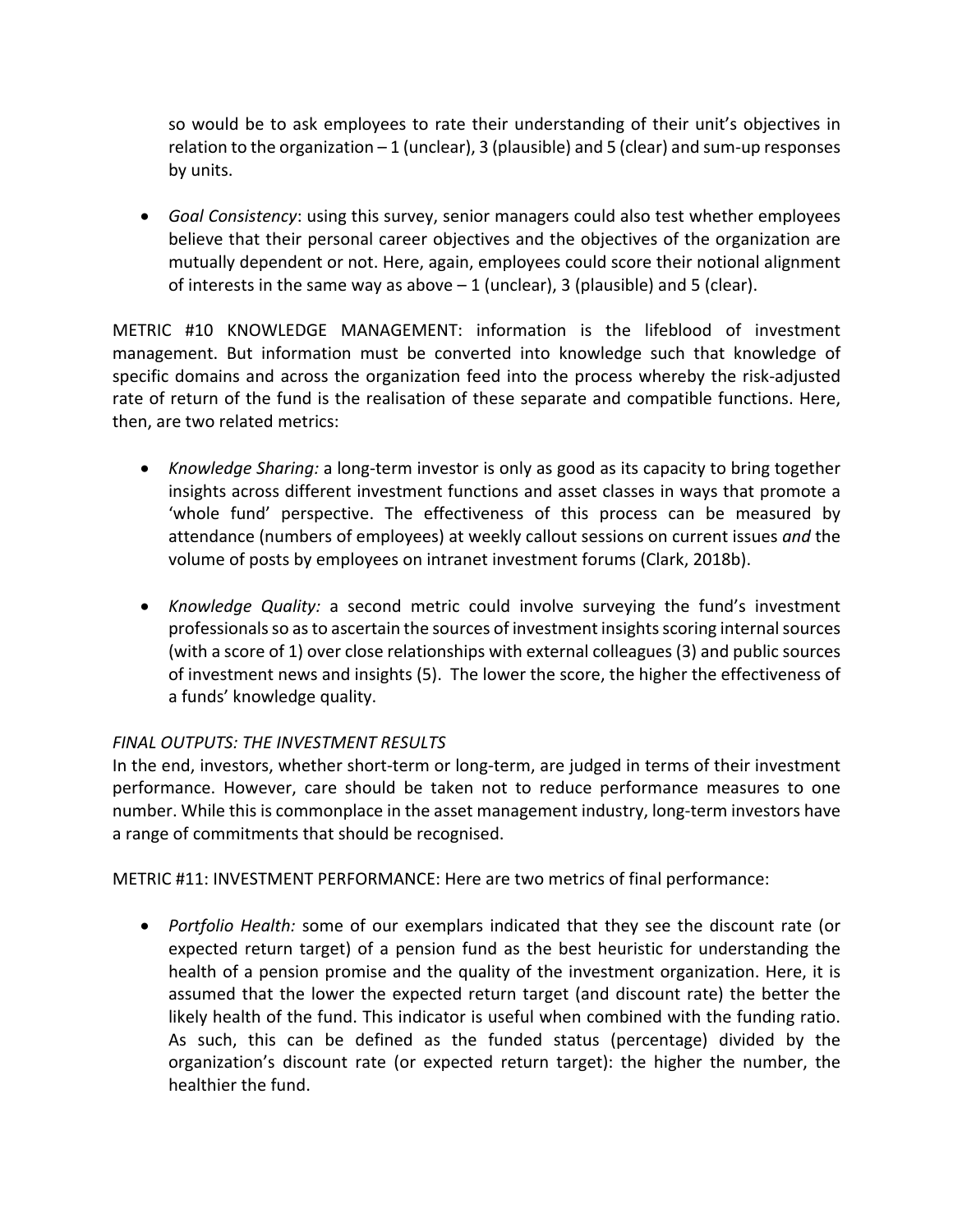• *Cost efficiency*: the long-term direct and indirect costs of the investment department being measured in terms of staff costs, infrastructure costs, space and running costs, and the costs of shared services (within the organization) relative to performance (as above) **and** the observed and imputed costs of out-sourcing these services. Care must taken here, as those LTIs that report their fees to the public can look 'bad' because they have a true understanding of their fee payments. Those LTIs less aware and more willing to ignore the obvious tend to look 'good' notwithstanding boards' disregard or lack of understanding of the issue. This can be quite a perverse outcome, as well-run plans can look bad while poorly-run plans can look good. At a recent industry conference, one of the authors was informed by an LTI he used fund-of-funds to access private equity because it was cheaper: that is, 1 and 10 is cheaper than 2 and 20. Unfortunately, this person does not appear to be using an 'apples-to-apples' comparison as he failed to realize that the fund-of-funds also pay 2 and 20 to the underlying GPs, which means the true cost is 3 and 30.

#### **CONCLUSIONS**

There is a new generation of LTIs taking responsibility for the end-to-end management of their assets. These funds take a long-term view and embrace their distinctive characteristics by cultivating their comparative advantages in creative ways. Nonetheless, there remain challenges including the development of relevant measures and metrics that bring together information on the performance of the elements making-up the production process and the realization of longterm goals and objectives. This particular management challenge is also one embraced by some of the most successful asset managers (Clark, 2018b). Our objective in this paper has been to craft a set of measures and metrics that allow for the communication of useful insights about LTI performance that can inform the management of these organizations.

In order to develop these measures and metrics, we began with a simplified model of institutional investment. This involved identifying the building blocks underpinning effective investment management, including environmental enablers, the factors of production, the intermediate elements contributing to the measured rate of return and final performance. At one level, the production of investment returns is a complex and often institution-specific process. Nonetheless, whatever the differences among LTIs in terms of how they arrange these building blocks, in accordance with local circumstances and regulations, we believe the model identified provides a reference point applicable across a range of long-term investors, including pension funds, endowment funds, sovereign wealth funds, and the like. This model draws upon insights from our research program reported here and elsewhere (see Clark and Monk, 2017).

The focus of this paper has been upon the mission-critical inputs and outputs identified in the model of investment management, while recognizing the effects on investment performance when LTIs manage themselves against these measures and metrics. Throughout, we have identified metrics that can stand the test of time: that is, measures and metrics that can be as relevant now as in five or even ten years' time, thereby providing boards and senior managers with the evidence necessary to focus on the true building blocks of performance. Separately and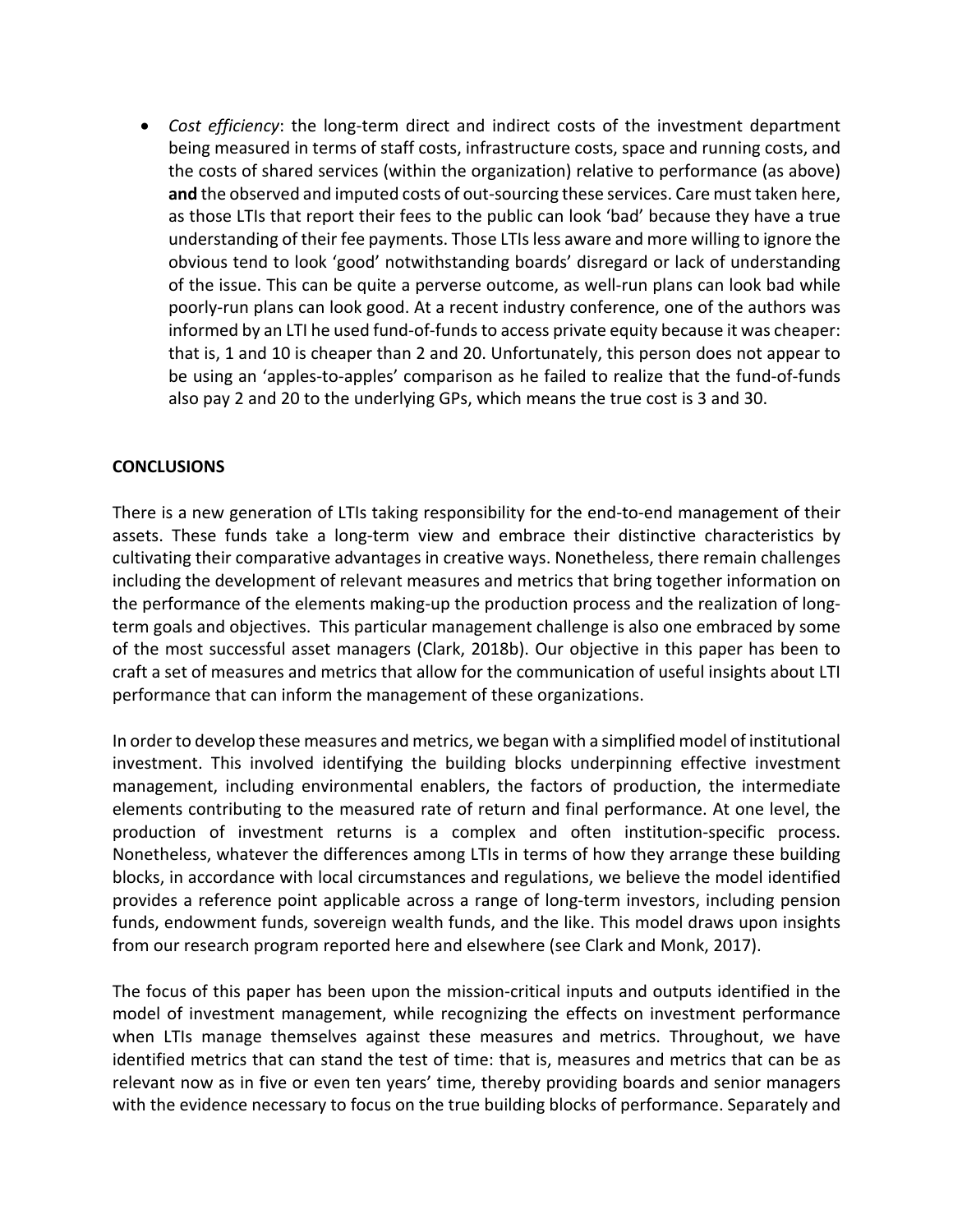together, the measures and metrics require coordination and integration with the units and systems of management that underpin LTIs. In this regard, we also provided a checklist for LTIs with a set of standards through which to judge the design and implementation of performance metrics.

We have left-out metrics that are commonplace and/or pose serious problems for any LTI. For example, we have left off a return metrics, such as a Sharpe Ratio or an Information Ratio. These metrics, while useful, have many problems and can be gamed by smart investors using private markets or hedge funds. As such, we sought to focus our metrics on meaningful and userful predictors of long-term performance, rather than the performance itself. Fundamental to this paper and the metrics agenda is the intelligent use of measures and metrics in ways consistent with the long-term interests of institutional investors.

Whatever metrics are chosen by LTIs, investors should spend more time thinking about what success means for their organizations and how they mobilize their factors of production to meet those success goals. Before every major investment decision, including the framing of investment strategy for the entire organization, boards and senior managers should ask what success looks like for a decision and for the fund. They should ask about the metrics that will be used to measure success including the relevant time horizon that will be used in the measurement process. Being accountable in these ways is a necessary condition for realising the benefits of metrics and measures of performance.

#### **REFERENCES**

Ambachtsheer, K.P. (2016). The Future of Pension Management: Integration Design, Governance, and Investing Hoboken NJ: John Wiley and Sons.

Arjaliès, D-L., Grant, P., Hardie, I., MacKenzie, D. and Svetlova, E. (2017). Chains of Finance: How Investment Management Is Shaped. Oxford: Oxford University Press.

Baker, G., Gibbons, R., and Murphy, K.J. (2001). 'Bringing the market inside the firm'. American Economic Review 91(2): 212-218.

Baker, G., Gibbons, R., and Murphy, K.J. (2002). 'Relational contracts and the theory of the firm'. Quarterly Journal of Economics 117(1): 39-84.

Blake, D. and Timmerman, A. (2002). 'Performance benchmarks for institutional investors: measuring, monitoring and modifying investment behaviour'. In Performance Measurement in Finance: Firms, Funds, and Managers. Knight, J. and Satchill, S. (Eds.) Oxford: Elsevier, 108–41.

Brennan, G., Eriksson, L., Goodin, R.E. and Southwood, N. (2014). Explaining Norms. Cambridge: Cambridge University Press.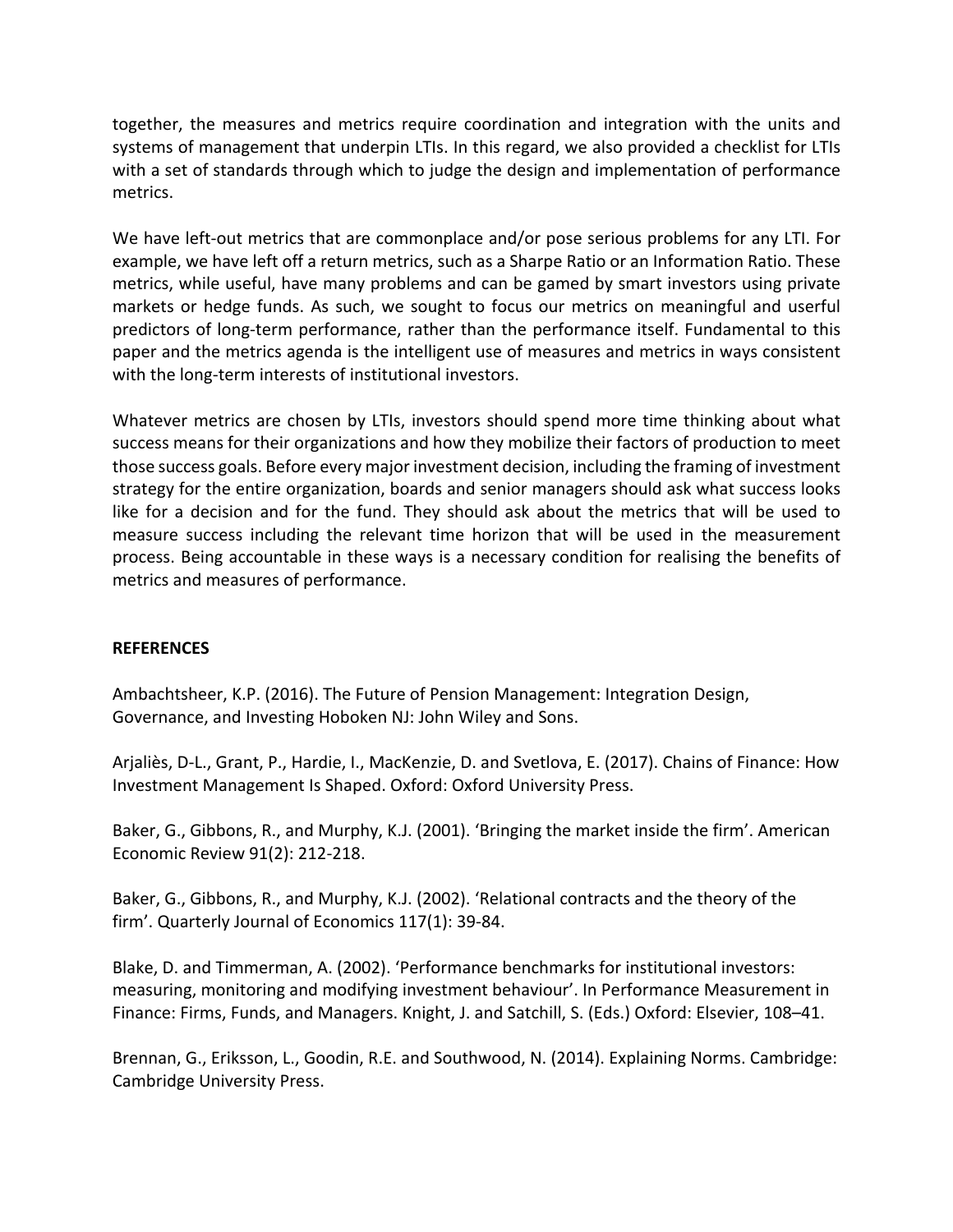Clark, G.L. (1998). 'Stylized facts and close dialogue: methodology in economic geography'. Annals, Association of American Geographers 88(1): 73-87.

Clark, G.L. (2016). 'The components of talent: Company size and financial centres in the European investment management industry'. Regional Studies 50(1): 168-181.

Clark, G.L. (2018a). 'Learning-by-doing, knowledge, and investment management'. Journal of Economic Geography 18(2): 271-92.

Clark, G.L. (2018b). 'The culture of finance'. In Beaverstock, J., Cook, G., Johns, J., McDonald, F., and Pandit, N. (Eds.) The Routledge Companion to the Geography of International Business. London: Routledge, pp 513-534

Clark, G.L. and Monk, A.H.B. (2013). "Principles and policies for in-house asset management". Journal of Financial Perspectives, 2013, vol. 1, issue 3, 39-47

Clark, G.L. and Monk, A.H.B. (2017). Institutional Investors in Global Markets. Oxford: Oxford University Press.

Clark, G.L. and Monk, A.H.B. (2018). 'Asset owners, investment, and commitment: an organizational framework'. Working Paper. Oxford and Stanford.

Clark, G.L. and Urwin, R. (2008). 'Best-practice pension fund governance'. Journal of Asset Management 9(1): 2-21.

Clark, G.L. and Urwin, R. (2010). 'Innovative models of pension fund governance in the context of the global financial crisis'. Pensions: An International Journal 15(1): 62-77.

Coase, R.H. (1937). 'The nature of the firm'. Economica 4(16): 386-405.

Drucker, P. F. (1993). Post-Capitalist Society (New York: Harper Business), p. 42.

Fehr, E. and Schmidt, K.M. (1999). 'A theory of fairness, competition, and cooperation'. Quarterly Journal of Economics 114: 817-868.

Gertler, M.S. (2003). 'Tacit knowledge and the economic geography of context, or the undefinable tacitness of being (there)'. Journal of Economic Geography 3(1): 75-99.

Hart, O. (2011). 'Thinking about the firm: A review of Daniel Spuder's The Theory of the Firm'. Journal of Economic Literature 49(1): 101-113.

Hart, O. and Moore, J. (2008). 'Contracts as reference points'. Quarterly Journal of Economics 123(1): 1-48.